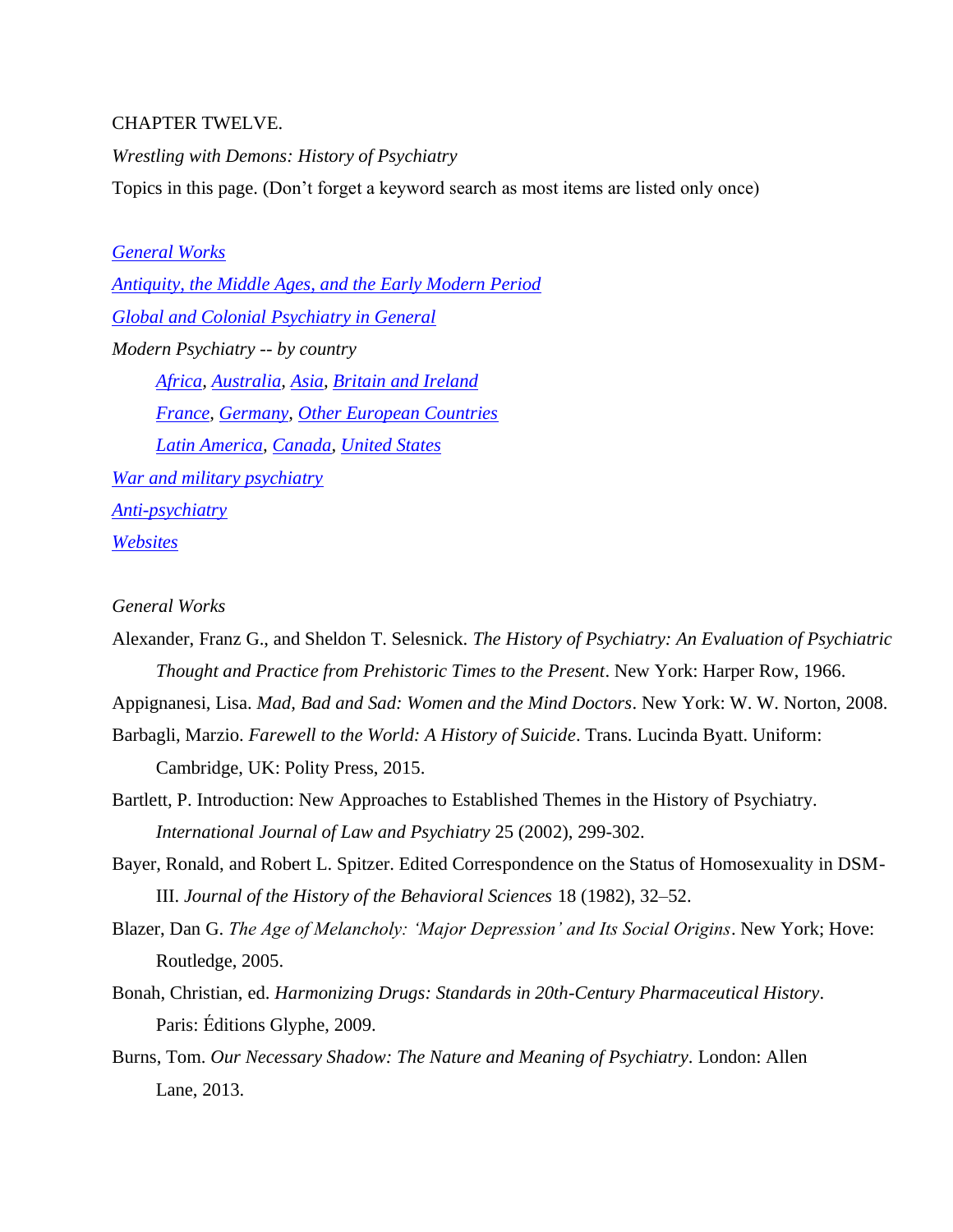- Bynum, W.F., Roy Porter, and Michael Shepherd, eds. *The Anatomy of Madness: Essays in the History of Psychiatry*. 3 vols. London and New York: Tavistock, 1985–8.
- Cantor, David, and Edmund Ramsden, eds. *Stress, Shock, and Adaptation in the Twentieth Century*. Rochester, NY: University of Rochester Press, 2014.
- [Chieze, M., Hurst, S., Kaiser, S., & Sentissi, O.](https://doi.org/10.3389/fpsyt.2019.00491) Effects of Seclusion and Restraint in Adult Psychiatry: A Systematic Review. *Frontiers in Psychiatry* 10 (2019): 491 (19 pages).
- Crossley, Nick. *Contesting Psychiatry: Social Movements in Mental Health*. Critical Studies in Health and Society. London; New York: Routledge, 2006.
- Decker, Hannah S. *The Making of DSM-III: A Diagnostic Manual's Conquest of American Psychiatry*. New York: Oxford University Press, 2013.
- Demazeux, Steeves, and Patrick Singy, eds. *The DSM-5 in Perspective: Philosophical Reflections on the Psychiatric Babel*. Springer, 2015.
- Eghigian, Greg, ed. *The Routledge History of Madness and Mental Health*. London: Routledge, Taylor & Francis Group, 2017.
- Ellenberger, Henri F. *Beyond the Unconscious: Essays of Henri F. Ellenberger in the History of Psychiatry*, ed. M.S. Micale. Princeton, N.J.: Princeton University Press, 1993.

Ellenberger, Henri. *Ethno-psychiatrie*; ed. Emmanuel Delille. Lyon: ENS éditions, 2017.

- Ernst, Waltraud, ed. *Work, Psychiatry and Society, c.1750-2010*. Manchester: Manchester University Press, 2016.
- Escamilla, Michael. *Bleuler, Jung, and the Creation of the Schizophrenias*. Switzerland: Daimon Verlag, 2016.
- Fernando, Suman. *Institutional Racism in Psychiatry and Clinical Psychology: Race Matters in Mental Health*. Cham, Switzerland: Springer Berlin Heidelberg, 2017.
- Finger, Stanley and Paul Eling, *Franz Joseph Gall: Naturalist of the Mind, Visionary of the Brain*. New York: Oxford University Press, 2019.
- Foley, Paul Bernard. *Encephalitis Lethargica: The Mind and Brain Virus*. New York: Springer, 2018.
- Foucault, Michel, and Jacques Lagrange. *Psychiatric Power: Lectures at the Collège De France, 1973- 74*, trans. Graham Burchell, ed. Jacques Lagrange. Basingstoke; New York: Palgrave Macmillan, 2006.
- Foucault, Michel. *History of Madness*, trans. Jonathan Murphy and Jean Khalfa, ed. Jean Khalfa.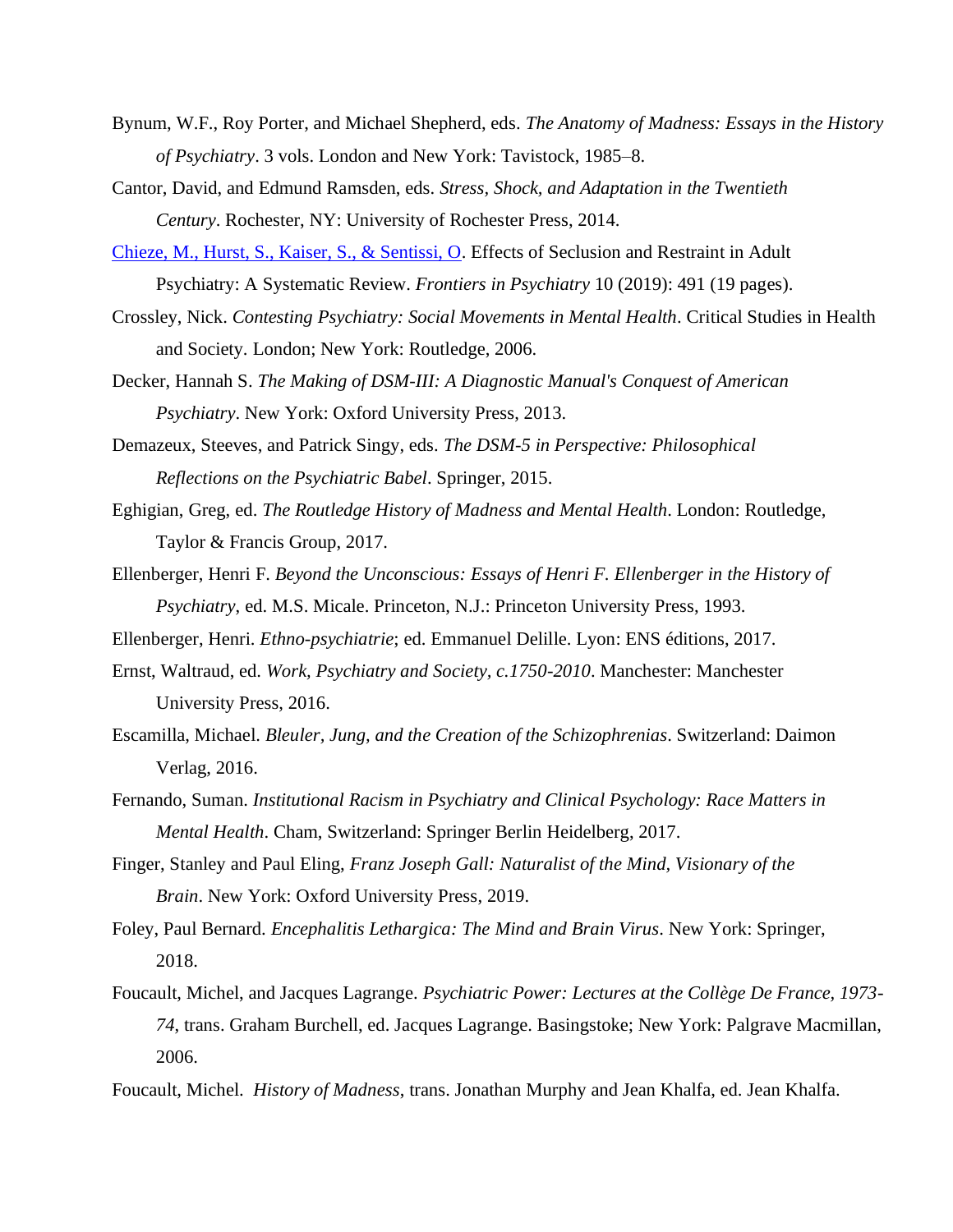London; New York: Routledge, 2006.

- Foucault, Michel. *Madness and Civilization: A History of Insanity in the Age of Reason*, trans. Richard Howard. New York: Vintage Books, 1988.
- Freud, Sigmund. *The Origins of Psychoanalysis*, ed. Marie Bonaparte, Anna Freud, and Ernst Kris, trans. Eric Mosbacher and James Strachey. New York: Basic Books, 1954.
- Gelfand, Toby, and John Kerr, eds. *Freud and the History of Psychoanalysis*. Hillsdale, N.J.: Analytic Press, 1992.
- Gijswijt-Hofstra, Marijke, ed. *Psychiatric Cultures Compared: Psychiatry and Mental Health Care in the Twentieth Century: Comparisons and Approaches*. Amsterdam: Amsterdam University Press, 2005.
- Greenfeld, Liah. *Mind, Modernity, Madness: The Impact of Culture on Human Experience*. Cambridge, Mass.; London: Harvard University Press, 2013.
- Guenther, Katja. *Localization and Its Discontents: A Genealogy of Psychoanalysis and the Neuro Disciplines*. Chicago: The University of Chicago Press, 2016.
- Hacking, Ian. *Rewriting the Soul: Multiple Personality and the Sciences of Memory*. Princeton, N.J.: Princeton University Press, 1995.
- Hanganu-Bresch, Cristina and Carol Berkenkotter. *Diagnosing Madness: The Discursive Construction of the Psychiatric Patient, 1850-1920*. Columbia: University of South Carolina Press, 2019.
- Harrington, Anne. *Mind Fixers: Psychiatry's Troubled Search for the Biology of Mental Illness*. New York: W. W. Norton & Company, 2019.
- Healy, David. *Let Them Eat Prozac: The Unhealthy Relationship between the Pharmaceutical Industry and Depression*. Toronto: Lorimer, 2003.
- Healy, David. *The Creation of Psychopharmacology*. Cambridge, Mass.: Harvard University Press, 2002.
- Hermsen, Lisa M. *Manic Minds: Mania's Mad History and Its Neuro-Future*. New Brunswick, N.J.: Rutgers University Press, 2011.
- Hess, Volker, and Benoit Majerus, Writing the history of psychiatry in the 20th century. *History of Psychiatry* 22.86 Pt 2 (2011):139-45.
- Hirshbein, Laura. Sex and Gender in Psychiatry: A View from History. *The Journal of Medical Humanities* 31:2 (2010): 155–170.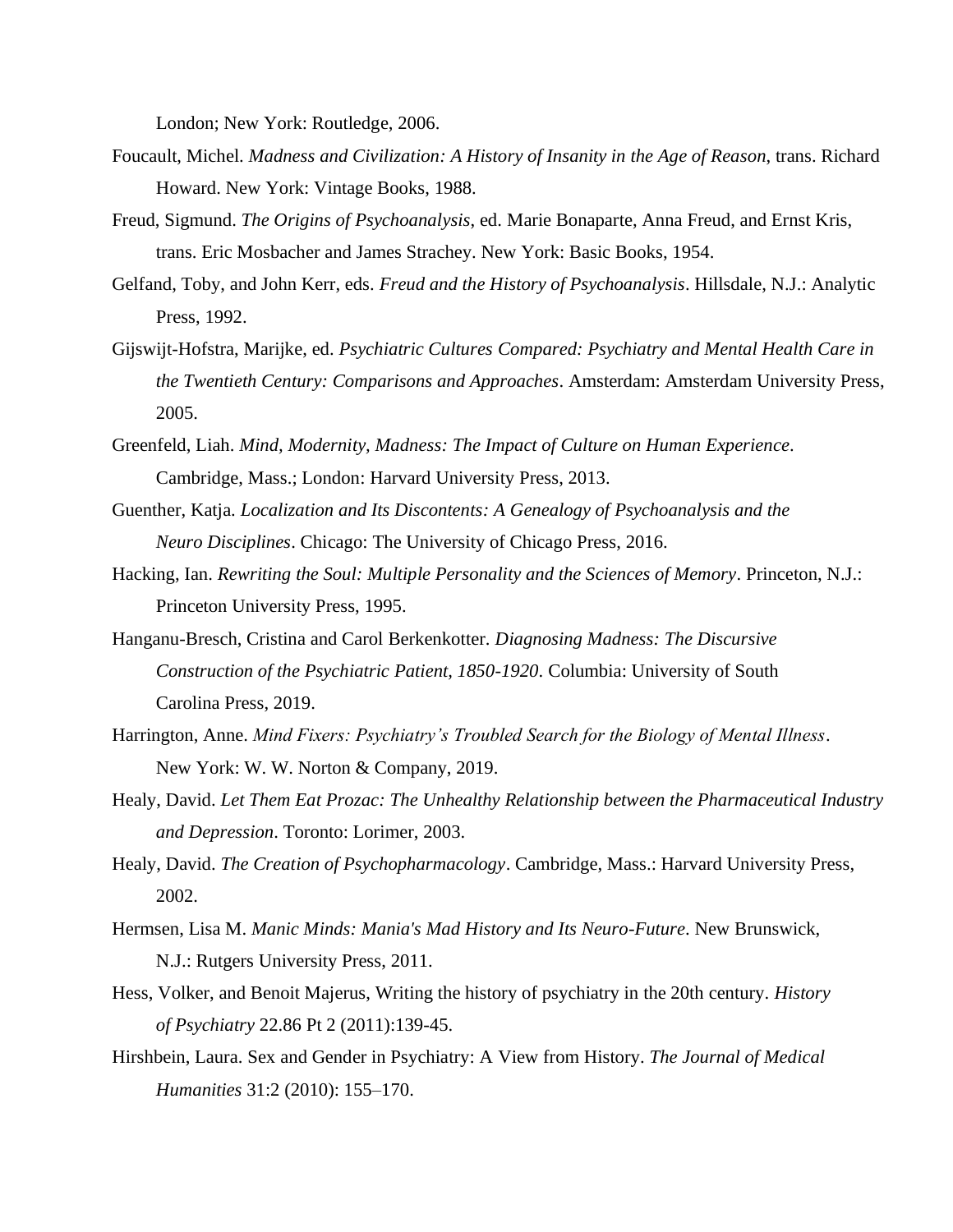Horwitz, Allan V. *Creating Mental Illness*. Chicago: University of Chicago Press, 2002.

- Jackson, Stanley W., *Melancholia and Depression: From Hippocratic Times to Modern Times*. New Haven: Yale University Press, 1986.
- Jenkins, Janis H. *Extraordinary Conditions: Culture and Experience in Mental Illness*. Oakland, California: University of California Press, 2015.
- Klein, Alexandre, H. Guillemain, and Marie-Claude Thifault, eds. *La fin de l'asile? Histoire de la déshospitalisation psychiatrique dans l'espace francophone au XXe siècle,* Presses universitaires de Rennes, 2018.
- Lamb, Susan. (Not) A Bromide Story: Myth-Busting Bromide of Potassium to Create a Case Study of Change and Continuity in Nineteenth-Century Medicine. *Pharmacy in History* 60. 4 (2018): 108-23.
- Lieberman, Jeffrey A. and Ogi Ogas. *Shrinks: The Untold Story of Psychiatry*. London: Weidenfeld & Nicolson, 2015.
- Malcolm, Janet. *In the Freud Archives*. New York: Vintage Books, 1985.
- Markel, Howard. *An Anatomy of Addiction: Sigmund Freud, William Halsted and the Miracle Drug, Cocaine*. New York: Pantheon Books, 2011.
- Micale, Mark S., and Paul Frederick Lerner, eds. *Traumatic Pasts: History, Psychiatry, and Trauma in the Modern Age, 1870-1930*. Cambridge: Cambridge University Press, 2001.
- Micale, Mark S., and Roy Porter, eds. *Discovery of the History of Psychiatry*. Oxford: Oxford University Press, 1994.
- Micale, Mark S., ed. *The Mind of Modernism: Medicine, Psychology, and the Cultural Arts in Europe and America, 1880-1940*. Stanford, Calif.: Stanford University Press, 2004.
- Moore, Greg de, and Ann Westmore. *Finding Sanity: John Cade, Lithium and the Taming of Bipolar Disorder*. Crows Nest, New South Wales: Allen & Unwin, 2016.
- Noll, R. The Blood of the Insane. *History of Psychiatry* 17 (2006), 395-418.
- Oosterhuis, Harry. *Stepchildren of Nature: Krafft-Ebing, Psychiatry, and the Making of Sexual Indentity*. Chicago: University of Chicago Press, 2000.
- Peckham, Robert, ed. *Disease and Crime: A History of Social Pathologies and the New Politics of Health*. New York: Routledge/Taylor & Francis Group, 2014.
- Pietikäinen, Petteri. *Madness: A History*. Abingdon, Oxon: Routledge, 2015.
- Porter, Roy, and David Wright, eds. *The Confinement of the Insane: International Perspectives, 1800-*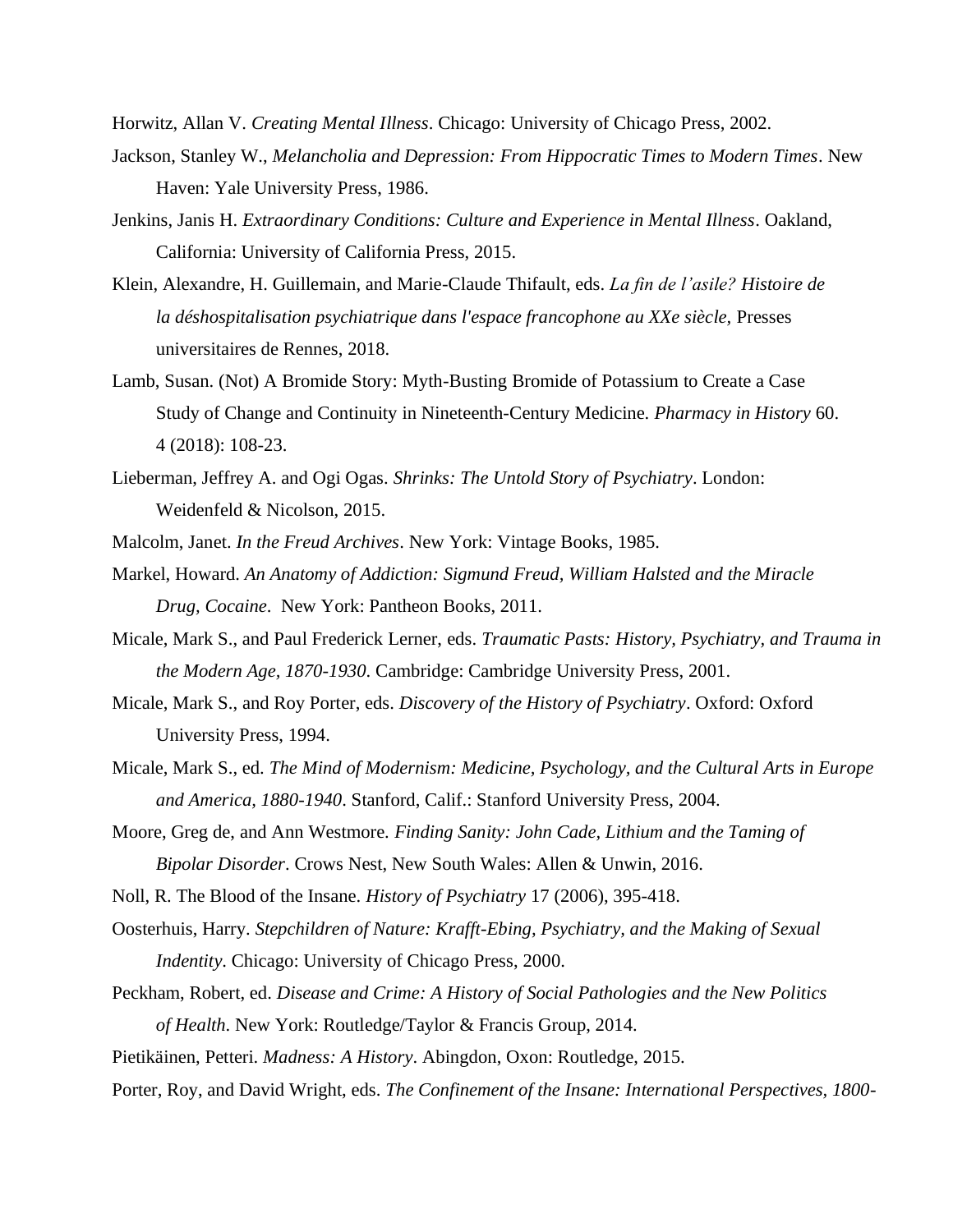*1965*. Cambridge: Cambridge University Press, 2003.

Porter, Roy. *Madness: A Brief History*. Oxford; New York: Oxford University Press, 2002. Postel, Jacques, and Claude Quetel. *Nouvelle histoire de la psychiatrie*. 3rd edn. Paris: Dunod, 2002. Reaume, Geoffrey. Mad People's History. *Radical History Review* 2006.94 (2006): 170–82. Reaume, Geoffrey. Mad People's History. *Radical History Review* 94 (2006), 170-82. Reay, Barry Nina Attwood and Claire Gooder. *Sex Addiction: A Critical History*. Cambridge,

UK; Malden, MA: Polity, 2015.

Robinson, Paul. *Freud and His Critics*. Berkeley: University of California Press, 1993.

Ryberg, Jesper. *Neurointerventions, Crime, and Punishment: Ethical Considerations.* New York: Oxford University Press; 2019.

Schaffner, Anna Katharina. *Exhaustion: A History*. New York: Columbia University Press, 2016.

- Schioldann, Johan and Johan Schioldann Nielsen. *History of the Introduction of Lithium into Medicine and Psychiatry: Birth of Modern Psychopharmacology, 1949* Upper Sturt, S. Aust.: Adelaide Academic Press, 2009.
- Scull, Andrew T. *The Insanity of Place, the Place of Insanity: Essays on the History of Psychiatry*. London; New York: Routledge, 2006.
- Scull, Andrew, ed. *Cultural Sociology of Mental Illness: an A-to-Z guide*. University of California, San Diego. Thousand Oaks: SAGE Reference, 2014.
- Sessa, Ben. *The Psychedelic Renaissance: Reassessing the Role of Psychedelic Drugs in 21st Century Psychiatry and Society*. London: Muswell Hill Press, 2017.
- Shorter, Edward, and David Healy. *Shock Therapy: A History of Electroconvulsive Treatment in Mental Illness*. Toronto: University of Toronto Press, 2007.
- Shorter, Edward, and Max Fink. *Endocrine Psychiatry: Solving the Riddle of Melancholia*. Oxford; New York: Oxford University Press, 2010.
- Shorter, Edward. *A Historical Dictionary of Psychiatry*. New York: Oxford University Press, 2005.
- Shorter, Edward. *A History of Psychiatry: From the Era of the Asylum to the Age of Prozac*. New York: Wiley, 1997.
- Shorter, Edward. *Before Prozac: The Troubled History of Mood Disorders in Psychiatry*. Oxford: Oxford University Press, 2009.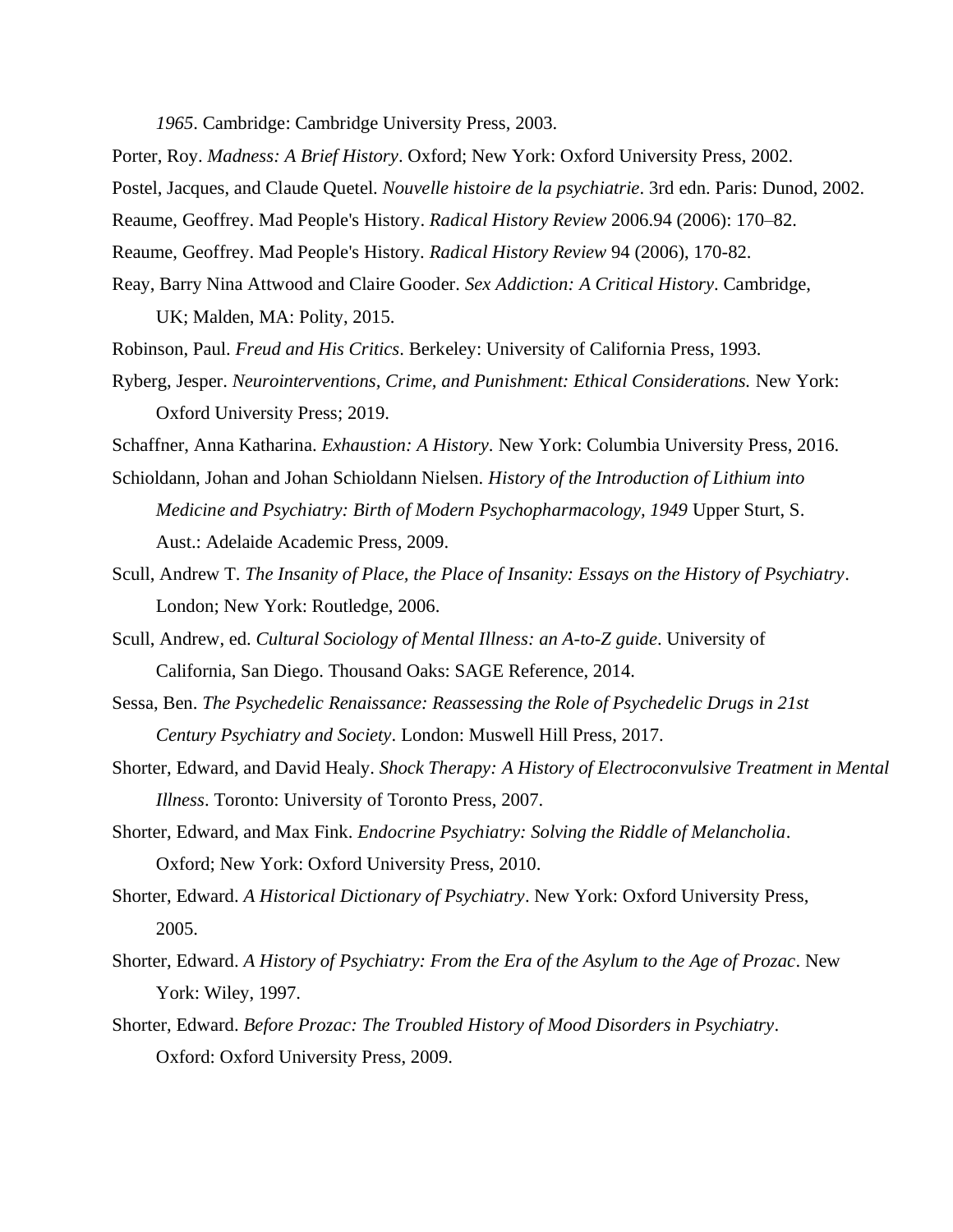- Shorter, Edward. *From the Mind into the Body: The Cultural Origins of Psychosomatic Symptoms*. New York; Toronto: Free Press and Maxwell Macmillan, 1994.
- Shorter, Edward. *How Everyone Became Depressed: The Rise and Fall of the Nervous Breakdown*. Oxford: Oxford University Press, 2013.
- Shorter, Edward. *What Psychiatry Left Out of the DSM-5: Historical Mental Disorders Today*. New York: Routledge, 2015.
- Showalter, Elaine. *Hystories: Hysterical Epidemics and Modern Culture*. New York: Columbia University Press, 1997.
- Thiher, Allen. *Revels in Madness: Insanity in Medicine and Literature*. Corporealities. Ann Arbor: University of Michigan Press, 1999.
- Topp, Leslie , James E. Moran, and Jonathan Andrews, eds. *Madness, Architecture and Built Environment: Psychiatric Spaces in Historical Context.* London; New York: Routledge, 2007.
- Wallace, Edwin R. and John Gach, eds. *History of Psychiatry and Medical Psychology: With an Epilogue on Psychiatry and the Mind-Body Relation.* Springer Science & Business Media, Apr. 13, 2010. (Chapters 6, 7, and 8 are by Dora Weiner on Enlightmentment psychiatry Chiarugi and Pinel)
- Walton, Samantha. *Guilty but Insane: Mind and Law in Golden Age Detective Fiction*. Oxford, United Kingdom: Oxford University Press, 2015.
- Weindling, Paul J. *John W. Thompson: Psychiatrist in the Shadow of the Holocaust*. Rochester; Woodbridge: University of Rochester Press, 2010.
- Whyte, Lancelot Law. *The Unconscious before Freud*. New York: St Martin's Press, 1978Young, Allan. *The Harmony of Illusions: Inventing Post-Traumatic Stress Disorder*. Princeton, N.J.: Princeton University Press, 1995.
- Young, Sera L. *Craving Earth: Understanding Pica: The Urge to Eat Clay, Starch, Ice, and Chalk*. New York: Columbia University Press, 2011.
- Zedlitz, Kathrin *Pica: die Geschichte einer vergessenen Essstörung*. WiKu: 2010.

<span id="page-5-0"></span>*On Antiquity, the Middle Ages, and the Early Modern Period.*

Almond, Philip C. *Demonic Possession and Exorcism in Early Modern England: Contemporary Texts and their Cultural Contexts*. Cambridge: Cambridge University Press, 2004.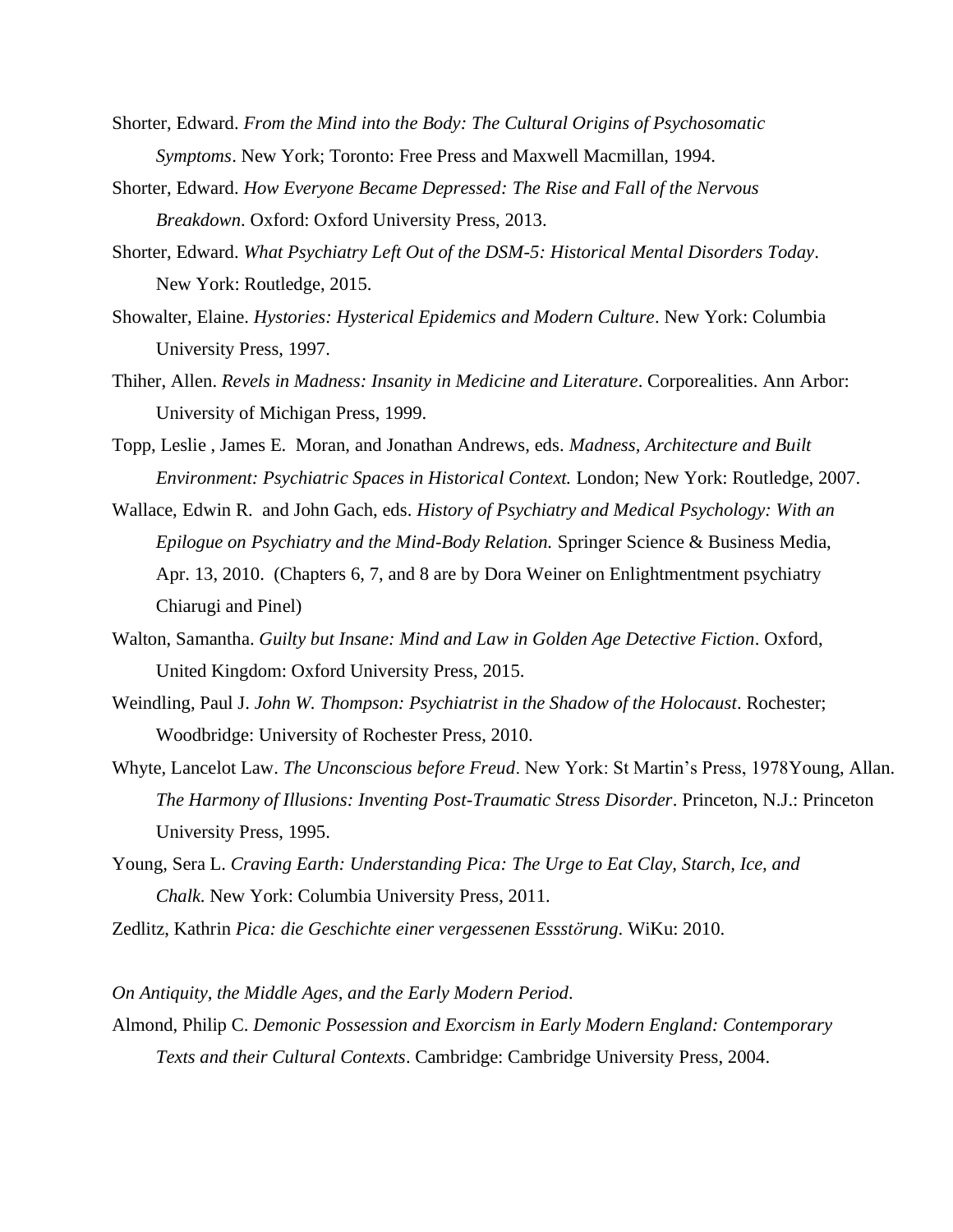- Blumenfeld-Kosinski, Renate. *The Strange Case of Ermine de Reims: A Medieval Woman between Demons and Saints*. U Pennsylvania Press 2015.
- Brock, Michelle D., Richard Raiswell, and David R. Winter, eds. *Knowing Demons, Knowing Spirits in the Early Modern Period*. Cham, Switzerland: Palgrave Macmillan, 2018.
- Dols, Michael W. *Majnun: The Madman in Medieval Islamic Society*, ed. Diana E. Immisch. Oxford: Clarendon, 1992Lederer, David. *Madness, Religion and the State in Early Modern Europe: A Bavarian Beacon*. Cambridge, UK; New York: Cambridge University Press, 2006.
- Ferber, Sarah. *Demonic Possession and Exorcism in Early Modern France*. London; New York: Routledge, 2004.
- French, Anna. *Children of Wrath: Possession, Prophecy and the Young in Early Modern England*. Surrey, England: Ashgate, 2015.
- Koenig, Anne M. Shipping Fools: Foucault's Wandering Madman and Civic Responsibility in Late Medieval Germany *Journal of Social History*, 06 June 2019.
- Levac, Brian P. *The Witch-Hunt in Early Modern Europe*, 3rd ed. Routledge: 2006.
- Levack, Brian P. *The Devil Within: Possession and Exorcism in the Christian West*. New Haven, Connecticut: Yale University Press, 2013.
- Mellyn, Elizabeth Walker. *Mad Tuscans and their Families: A History of Mental Disorder in Early Modern Italy*. University of Pennsylvania Press, 2014.
- Midelfort, H. C. Erik. *A History of Madness in Sixteenth-Century Germany*. Stanford, Calif.: Stanford University Press, 1999.
- Pigeaud, Jackie. *Folie et cures de la folie chez les médecins de l'antiquité greco-romaine*. Paris: Belles Lettres, 1987.
- Simon, Bennett. *Mind and Madness in Ancient Greece: The Classical Roots of Modern Psychiatry*. Ithaca, N.Y.: Cornell University Press, 1978.
- Thumiger, Chiara. *A History of the Mind and Mental Health in Classical Greek Medical Thought*. Cambridge, United Kingdom; New York, NY: Cambridge University Press, 2017.
- Turner, Wendy J. ed. *Madness in Medieval Law and Custom*. Leiden; Boston: Brill, 2010.

<span id="page-6-0"></span>*Global and Colonial Psychiatry in General*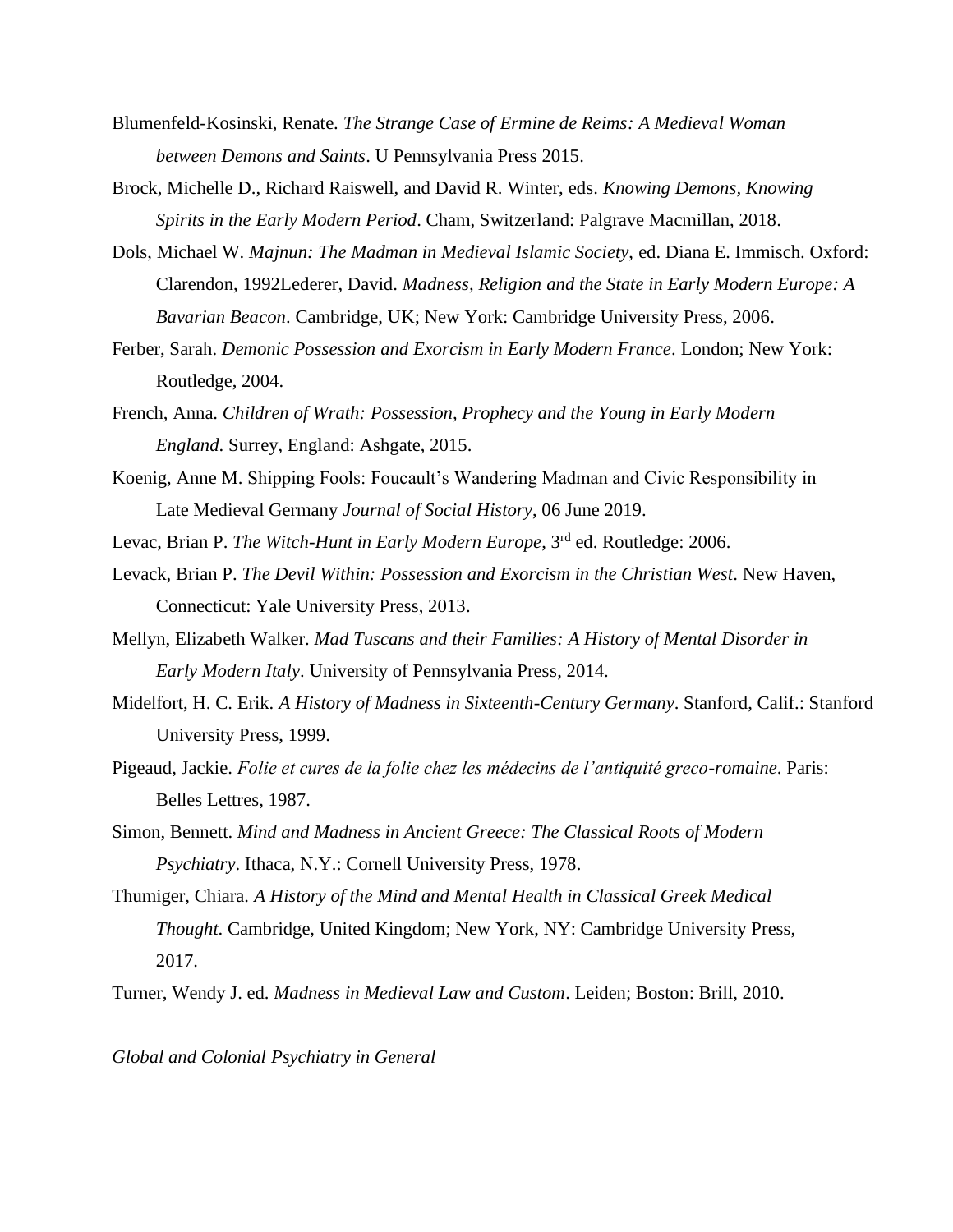- Anderson, Warwick, Deborah Jenson, and Richard C. Keller, eds. *Unconscious Dominions: Psychoanalysis, Colonial Trauma, and Global Sovereignties*. Durham, NC: Duke University Press, 2011.
- Bhugra, Dinesh, and Roland Littlewood, eds. *Colonialism and Psychiatry*. New Delhi; Oxford: Oxford University Press, 2001.
- Engstrom, Eric and Ivan Crozier. Race, Alcohol and General Paralysis: Emil Kraepelin's Comparative Psychiatry and his Trips to Java (1904) and North America (1925). *History of Psychiatry* 29.3 (2018): 263-281.
- Jones, Lynne. *Outside the Asylum: A Memoir of War, Disaster and Humanitarian Psychiatry*. Great Britain: W&N, Weidenfeld & Nicolson, 2017.
- Laine-Frigren, Tuomas, Jari Eilola, and Markku Hokkanen, eds. *Encountering Crises of the Mind: Madness, Culture and Society, 1200s-1900s*. Leiden: Boston; Brill, 2019.
- Mooney, Graham and Jonathan Reinarz, eds. *Permeable Walls: Historical Perspectives on Hospital and Asylum Visiting*. Rodopi, 2009.

### <span id="page-7-0"></span>*On Africa*

- Collignon, Rene. Henri Collomb and the Emergence of a Psychiatry Open to Otherness through Interdisciplinary Dialogue in Post-Independence Dakar. *History of Psychiatry* 29/3 (2018): 350-362.
- Heaton, Matthew M. *Black Skin, White Coats: Nigerian Psychiatrists, Decolonization, and the Globalization of Psychiatry*. Athens, Ohio: Ohio University Press, 2013.
- Heaton, Matthew M. The Politics and Practice of Thomas Adeoye Lambo: Towards a Post-Colonial History of Transcultural Psychiatry. *History of Psychiatry* 29.3 (2018): 315-330.
- Jackson, Lynette. *Surfacing Up: Psychiatry and Social Order in Colonial Zimbabwe, 1908-1968*. Ithaca, N.Y.: Cornell University Press, 2005.
- Jackson, Will. Bad Blood: Poverty, Psychopathy and the Politics of Transgression in Kenya Colony, 1939-59. *The Journal of Imperial and Commonwealth History* 39.1 (2011): 73–94.
- Jones, Tiffany Fawn. *Psychiatry, Mental Institutions, and the Mad in Apartheid South Africa*. *Psychiatry, Mental Institutions, and the Mad in Apartheid South Africa*. New York: Routledge, 2012.
- Keller, Richard C. *Colonial Madness: Psychiatry in French North Africa*. Chicago: University of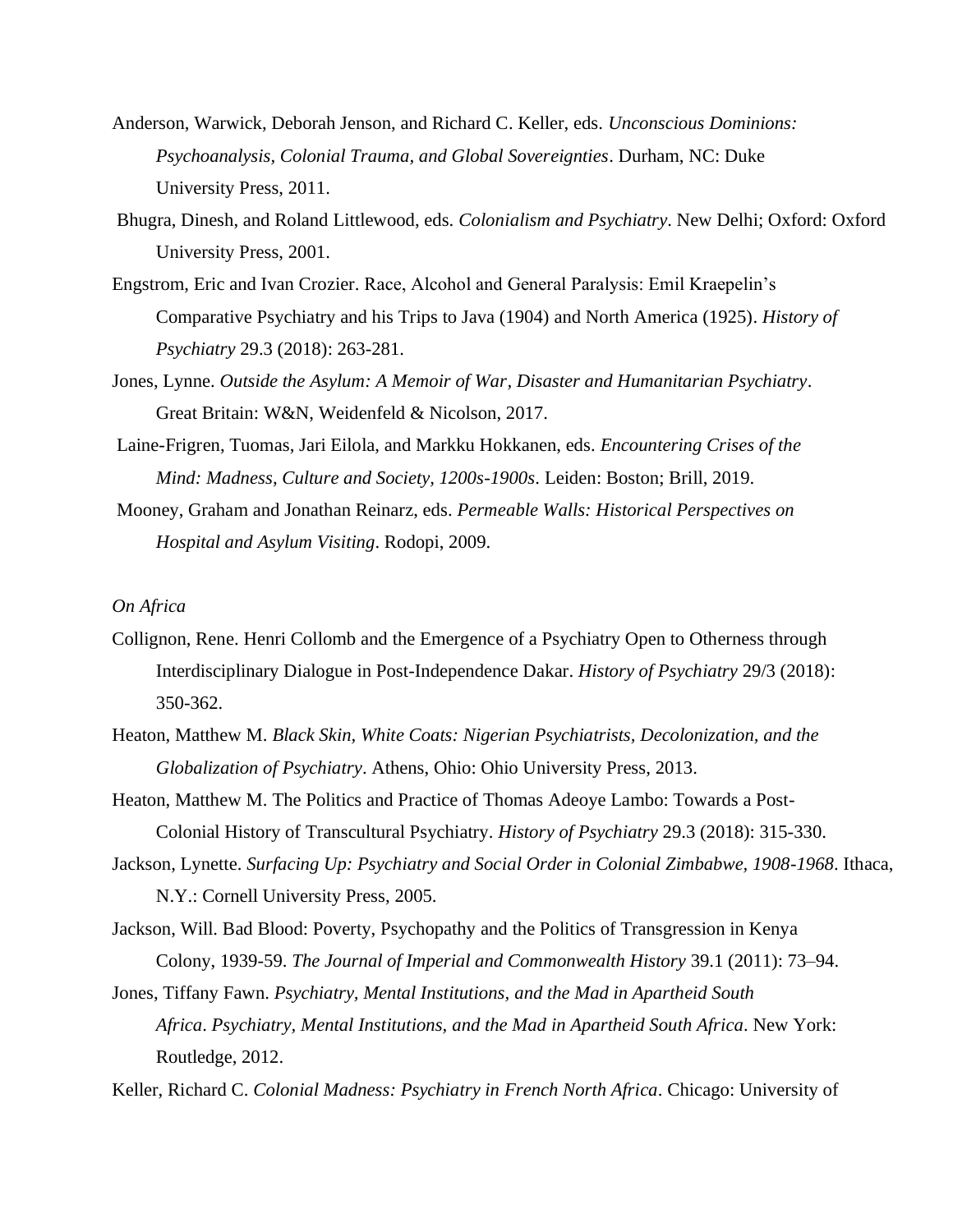Chicago Press, 2007.

- Pringle, Yolana. *Psychiatry and Decolonisation in Uganda*. Basingstoke: Springer, 2019.
- Sadowsky, Jonathan Hal. *Imperial Bedlam: Institutions of Madness in Colonial Southwest Nigeria*. Berkeley: University of California Press, 1999.
- Studer, Nina Salouâ. *The Hidden Patients: North African Women in French Colonial Psychiatry*. Köln/Wien: Bohlau Verlag Gmbh & Cie, 2015.
- Summers, Martin. Suitable Care of the African When Afflicted with Insanity: Race, Madness, and Social Order in Comparative Perspective. *Bulletin of the History of Medicine* 84.1 (2010): 58–91.

#### <span id="page-8-0"></span>*On Australia and Oceania*

- Cawte, John. *The Last of the Lunatics*. Carlton South, Vic., Australia: Melbourne University Press, 1998.
- Coleborne, Catharine, and Dolly MacKinnon, eds. *Madness in Australia: Histories, Heritage and the Asylum*. St. Lucia, QLD: University of Queensland Press, 2003.
- Damousi, Joy. *Freud in the Antipodes: A Cultural History of Psychoanalysis in Australia*. Sydney, NSW: UNSW Press, 2005.
- Leckie, Jacqueline. *Colonizing Madness: Asylum and Community in Fiji*. University of Hawai'i Press, 2020. E-Book: www.jstor.org/stable/j.ctvgs09bn
- Monk, Lee-Ann. *Attending Madness: At Work in the Australian Colonial Asylum. Clio medica, vol. 84*. Amsterdam: Rodopi, 2008.

# <span id="page-8-1"></span>*On Asia*

- Ayonrinde, Oyedeji A. Cannabis and psychosis: revisiting a nineteenth century study of 'Indian Hemp and Insanity' in Colonial British India. *Psychological Medicine* 50.7 (2020: 1164- 72.
- Brintlinger, Angela, and Ilya Vinitski, eds. *Madness and the Mad in Russian Culture*. Toronto: University of Toronto Press, 2007.
- Chiang, Howard, ed. *Psychiatry and Chinese History*. London: Pickering & Chatto, 2014.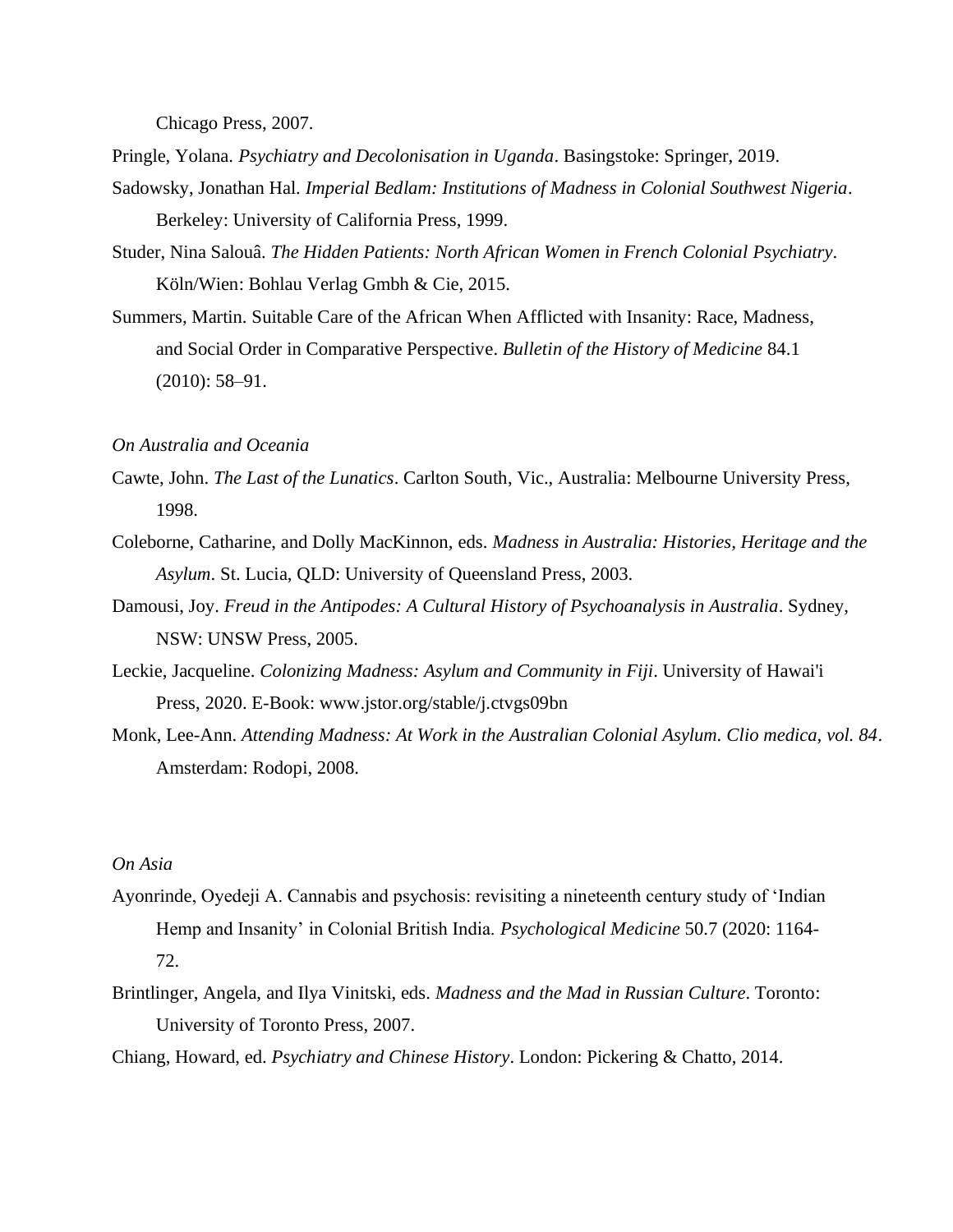- Ernst, Waltraud, Biswamoy Pati and T.V. Sekher. *Health and Medicine in the Indian Princely States: 1850-1950*. London; New York: Routledge, Taylor & Francis Group, 2018.
- Ernst, Waltraud. *Mad Tales from the Raj: Colonial Psychiatry in South Asia, 1800-58*. Anthem Press, London, 2010.
- Ernst, Waltraud. *Colonialism and Transnational Psychiatry: The Development of an Indian Mental Hospital in British India, c. 1925 – 1940*. Anthem Press, London, 2013.
- Kitanaka, Junko. *Depression in Japan: Psychiatric Cures for a Society in Distress*. Princeton, N.J.; Oxford: Princeton University Press, 2012.
- Matsumura, J. State Propaganda and Mental Disorders: The Issue of Psychiatric Casualties among Japanese Soldiers During the Asia-Pacific War. *Bulletin of the History of Medicine* 78 (2004), 804-35.
- Pinto, Sarah. *Daughters of Parvati: Women and Madness in Contemporary India*. Philadelphia: University of Pennsylvania Press, 2014.
- Sirotkina, Irina. *Diagnosing Literary Genius: A Cultural History of Psychiatry in Russia, 1880-1930*. Baltimore: The Johns Hopkins University Press, 2002.
- Suzuki, Akihito 'A Brain Hospital in Tokyo and Its Private and Public Patients, 1926-45. *History of Psychiatry* 14 (2003), 337-60.
- Wang, Wen-Ji. Neurasthenia, Psy Sciences and the great leap forward" in Maoist China. *History of Psychiatry* 30/4 (2019): 443-459.
- Yoo, Theodore Jun. *It's Madness: The Politics of Mental Health in Colonial Korea*. Oakland, California: University of California Press, 2016.

# <span id="page-9-0"></span>*On Britain and Ireland*

- Allderidge, Patricia. *Bethlem Hospital 1247-1997 a Pictorial Record.* Chichester: Phillimore, 1997.
- Andrews, Jonathan, and Andrew T. Scull. *Customers and Patrons of the Mad-Trade: The Management of Lunacy in Eighteenth-Century London: With the Complete Text of John Monro's 1766 Case Book*. Berkeley, CA: University of California Press, 2003.
- Andrews, Jonathan, and Andrew T. Scull. *Undertaker of the Mind: John Monro and Mad-Doctoring in Eighteenth-Century England*. Berkeley: University of California Press, 2001.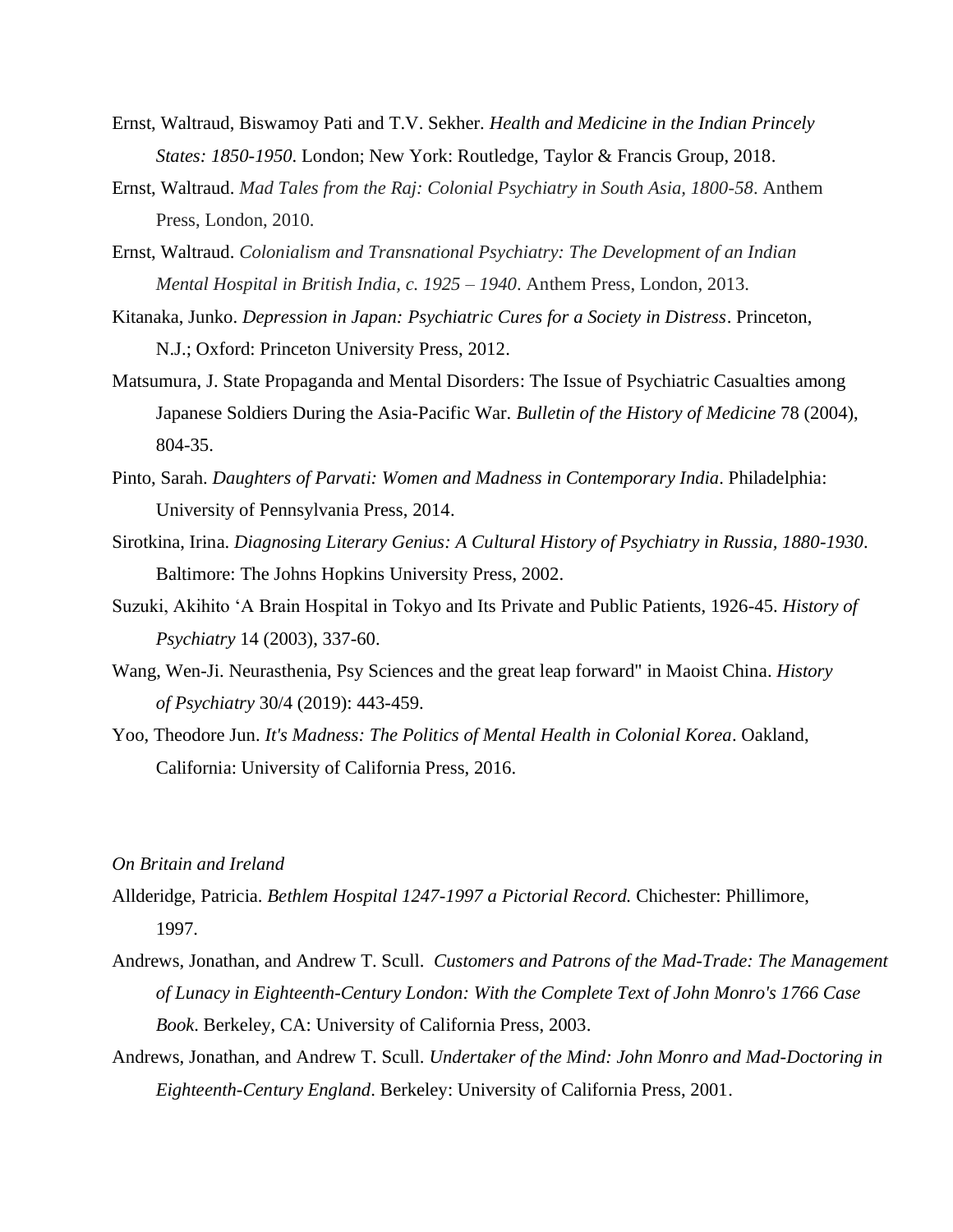- Andrews, Jonathan, and Anne Digby, eds. *Sex and Seclusion, Class, and Custody Perspectives on Gender and Class in the History of British and Irish Psychiatry. Clio medica, vol*. 73. Amsterdam: Rodopi, 2004.
- Angel, Katherine, Edgar Jones, and Michael Neve, eds. *European Psychiatry on the Eve of War: Aubrey Lewis, the Maudsley Hospital, and the Rockefeller Foundation in the 1930s*. London: Wellcome Trust Centre for the History of Medicine at UCL, 2003.

Barham, Peter. *Forgotten Lunatics of the Great War*. New Haven: Yale University Press, 2004.

- Bartlett, Peter, and David Wright, eds. *Outside the Walls of the Asylum: The History of Care in the Community, 1750-2000*. London: Atholone, 1999.
- Beveridge, Allan. *Portrait of the Psychiatrist as a Young Man: The Early Writing and Work of R.D. Laing, 1927-1960*. Oxford: Oxford University Press, 2011.
- Bouras, Nick. *Reflections on the Challenges of Psychiatry in the UK and Beyond: A Psychiatrist's Chronicle from Deinstitutionalisation to Community Care*. Hove, East Sussex: Pavillion, 2017.
- Dally, A. Psychiatric Treatment in the Twentieth Century. *Social History of Medicine* 13 (2000), 547- 54.
- Davies, Kerry. Silent and Censured Travellers"? Patients' Narratives and Patients' Voices: Perspectives on the History of Mental Illness since 1948. *Social History of Medicine* 14 (2001), 267-92.
- Eigen, Joel Peter. *Mad-Doctors in the Dock: Defending the Diagnosis, 1760-1913*. Baltimore: Johns Hopkins University Press, 2016.
- Gijswijt-Hofstra, Marijke, and Roy Porter, eds. *Cultures of Psychiatry and Mental Health Care in Postwar Britain and the Netherlands. Clio medica, vol. 49*. Amsterdam: Rodopi, 1998.
- Gittins, Diana. *Madness in Its Place: Narratives of Severalls Hospital, 1913-1997*. London; New York: Routledge, 1998.
- Hilton, Claire. *Improving Psychiatric Care for Older people: Barbara Robb's campaign 1965- 1975*. Cham, Switzerland: Palgrave Macmillan, 2017.
- Jackson, Mark, ed. *Stress in Post-War Britain, 1945-85*. London: Pickering & Chatto, 2015.
- Jackson, Mark. *The Borderland of Imbecility: Medicine, Society and the Fabrication of the Feeble Mind in Late Victorian and Edwardian England*. Manchester: Manchester University Press, 2000.
- Kelly, Brendan. *Hearing Voices: The History of Psychiatry in Ireland*. Newbridge, Co. Kildare, Ireland: Irish Academic Press, 2016.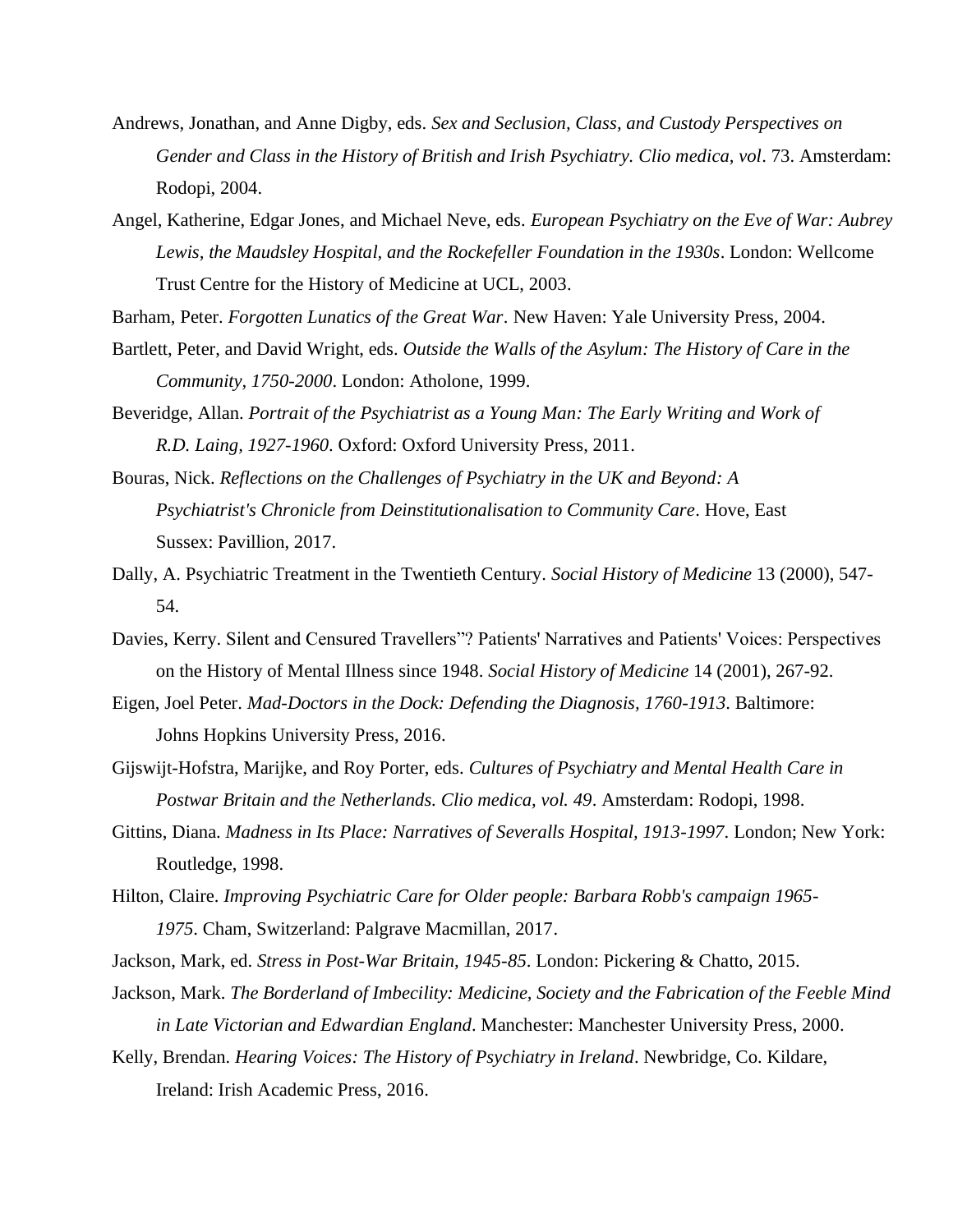- Kuhn, Philip. *Psychoanalysis in Britain, 1893-1913: Histories and Historiography*. Lanham: Lexington Books, 2017.
- Loughran. Tracey. *Shell-Shock and Medical Culture in First World War Britain*. Cambridge: Cambridge University Press, 2016.
- Lucey, Jim. *In My Room: The Human Journey as Encountered by a Psychiatrist*. by. Dublin: Gill & Macmillan, 2014.
- MacDonald, Michael. *Mystical Bedlam: Madness, Anxiety, and Healing in Seventeenth-Century England*. Cambridge: Cambridge University Press, 1981.
- Marland, Hilary. Disappointment and Desolation: Women, Doctors and Interpretations of Puerperal Insanity in the Nineteenth Century. *History of Psychiatry* 14 (2003), 303-20.
- Melling, Joseph, and Bill Forsythe, eds. *Insanity, Institutions, and Society, 1800-1914: A Social History of Madness in Comparative Perspective*. London; New York: Routledge, 1999.
- Mooney, Graham and Jonathan Reinarz, eds. *Permeable Walls: Historical Perspectives on Hospital and Asylum Visiting*. Rodopi, 2009.
- Porter, Roy. '*Mind-Forg'd Manacles': A History of Madness in England from the Restoration to the Regency*. London: Athlone, 1987.
- Scull, Andrew T. Chlorpromazine Is No Penicillin. *Times Literary Supplement*, 16 May 1997, 8–10.
- Scull, Andrew T. *The Most Solitary of Afflictions: Madness and Society in Britain, 1700–1900*. New Haven and London: Yale University Press, 1993.
- Suzuki, Akihito. *Madness at Home: The Psychiatrist, the Patient, and the Family in England, 1820- 1860*. Medicine and Society. Berkeley: University of California Press, 2006.
- Taylor, Steven J. *Child Insanity in England, 1845-1907*. London: Palgrave Macmillan, 2017.
- Toms, Jonathan. *Mental Hygiene and Psychiatry in Modern Britain*. Houndmills, Basingstoke: Palgrave Macmillan, 2013.
- Wright, David, and Anne Digby, eds. *From Idiocy to Mental Deficiency: Historical Perspectives on People with Learning Disabilities.* London; New York: Routledge, 1996.
- Wright, David. *Mental Disability in Victorian England: The Earlswood Asylum, 1847-1901*. Oxford; New York: Clarendon, 2001.

<span id="page-11-0"></span>*On Canada*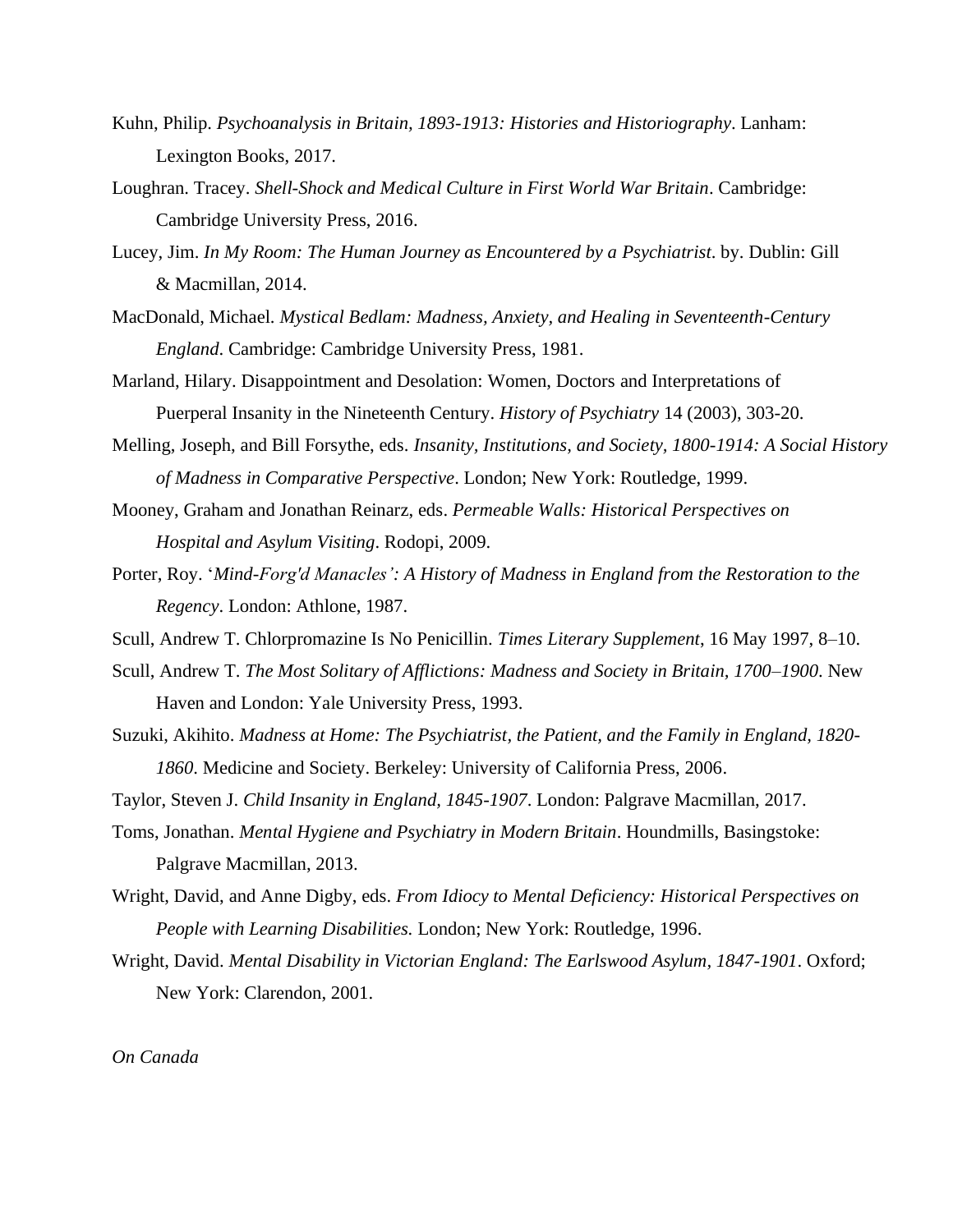- Brown, Thomas E. Foucault Plus Twenty: On the Writing of Canadian Psychiatry in the 1980s. *Canadian Bulletin of Medical History* 2 (1985), 23–50.
- Cellard, André, and Marie-Claude Thifault. *Une toupie sur la tête: visages de la folie à Saint-Jean-de-Dieu*. Montréal: Boréal, 2007.
- Cellard, André. *Histoire de la folie au Québec de 1600 a 1850: Le désordre*. Montréal: Boréal, 1991.
- Collin, Johanne, et al., eds. *Le médicament au coeur de la socialité contemporaine: regards croisés sur un objet complexe*. Ste Foy: Presses de l'Université de Québec, 2006.
- Collins, Anne. *In the Sleep Room: The Story of the CIA Brainwashing Experiments in Canada*. Toronto: Lester and Orpen Dennys, 1988.
- Davies, Megan J. *Into the House of Old: A History of Residential Care in British Columbia.* Montreal: McGill-Queen's University Press, 2003.
- Dowbiggin, Ian Robert. *Keeping America Sane: Psychiatry and Eugenics in the United States and Canada, 1880-1940*. Ithaca, N.Y.: Cornell University Press, 1997.
- Dubé, Viateur, and André Paradis. *Essais pour une préhistoire de la psychiatrie au Canada, 1800–1885, suivi d'une anthologie de textes*. Trois-Rivières: Université du Québec à Trois-Rivières, Dep. de philosophie, no. 15, 1977.
- Duffin. Jacalyn. Robert Bruce Sloane and the mid-20<sup>th</sup> century travails of academic psychiatry. *Journal of Medical Biography*, Published online 14 January 2020. https://journals.sagepub.com/doi/full/10.1177/0967772019896131
- Dyck, Erica. *Psychedelic Psychiatry: LSD from Clinic to Campus*. Baltimore: Johns Hopkins University Press, 2008.
- Dyck, Erika, and Alex Deighton. *Managing Madness: Weyburn Mental Hospital and the Transformation of Psychiatric Care in Canada*. Winnipeg: University of Manitoba Press, 2017.
- Dyck, Erika. *Psychedelic Psychiatry: LSD on the Canadian Prairie*. Winnipeg: University of Manitoba Press, 2012.
- Edginton, Barry. Moral Treatment to Monolith: The Institutional Treatment of the Insane in Manitoba, 1871–1919.'*Canadian Bulletin of Medical History* 5 (1988), 167–88.
- Edginton, Barry. The Design of Moral Architecture at the York Retreat. *Journal of Design History* 16 (2003), 103-17.
- Elias, Brenda, Javier Mignone, Madelyn Hall, Say P Hong, Lyna Hart, and Jitender Sareen. Trauma and Suicide Behaviour Histories Among a Canadian Indigenous Population: An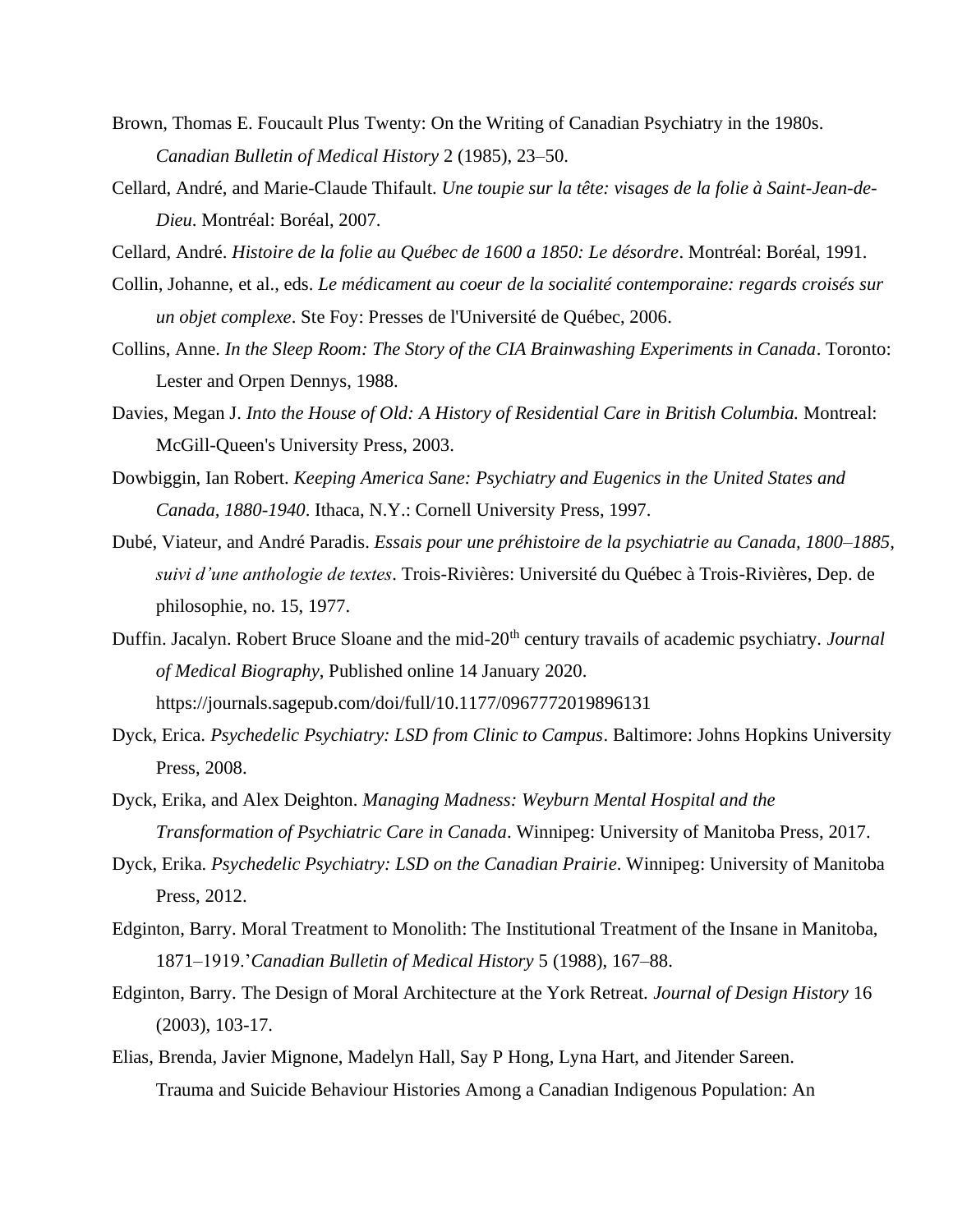Empirical Exploration of the Potential Role of Canada's Residential School System. *Social Science and Medicine* 74/10 (2012): 1560–1569.

- Gratzer, David, and David Goldbloom. Making Evidence-Based Psychotherapy More Accessible in Canada. *Canadian Journal of Psychiatry* 61.10 (2016): 618-23. doi:10.1177/0706743716642416
- Goldbloom, David and Pier Bryden. *How Can I Help? A Week in My Life as a Psychiatrist*. Simon and Schuster Canada, 2017.
- Keating, Peter. *La science du mal: L'institution de la psychiatrie au Québec, 1800– 1914*. Montreal: Boréal, 1993.
- Lavallee, Lynn F, and Jennifer M Poole. Beyond Recovery: Colonization, Health and Healing for Indigenous People in Canada. *International Journal of Mental Health and Addiction* 8:2 (2009): 271–281.
- Le François, Brenda A., Robert Menzies, and Geoffrey Reaume, eds. *Mad Matters: A Critical Reader in Canadian Mad Studies*. Toronto: Canadian Scholars' Press Inc., 2013.
- Lehmann, Heinz. The introduction of chlorpromazine to North America. *Psychiatric Journal of the University of Ottawa*. 14.1 (1989): 263-65.
- Lowy, F.H., and R.O. Jones. The Canadian Certification Examination in Psychiatry. I. Historical Notes. *Canadian Psychiatric Association Journal* 24 (1979), 275–84.
- [Madness Canada,](https://madnesscanada.com/) website clearing house of several historical projects.
- Mills, John A. Lessons from the Periphery: Psychiatry in Saskatchewan, Canada, 1944-68. *History of Psychiatry* 18 (2007), 179-201.
- Mitchinson, Wendy. Gynecological Operations on Insane Women, London Ontario, 1845–1901. *Journal of Social History* 15 (1982), 467–84.
- Moran, James E. and David Wright, eds. *Mental Health and Canadian Society: Historical Perspectives*. Montreal; Ithaca: McGill-Queen's University Press, 2006.
- Moran, James E. *Committed to the State Asylum: Insanity and Society in Nineteenth-Century Quebec and Ontario*. Montreal: McGill-Queen's University Press, 2000.
- Paradis, André, Hélène Naubert, and Clémence Bélanger. *Recension bibliographique: Les maladies infectieuses (2) transmissibles sexuellement (blennorragie, chancre mou, syphilis) et les maladies nerveuses et mentales dans les périodiques médicaux québécois du XIX siecle*. Trois-Rivières: Centre interuniversitaire d'études québecoises, Université du Québec à Trois-Rivières, 1995.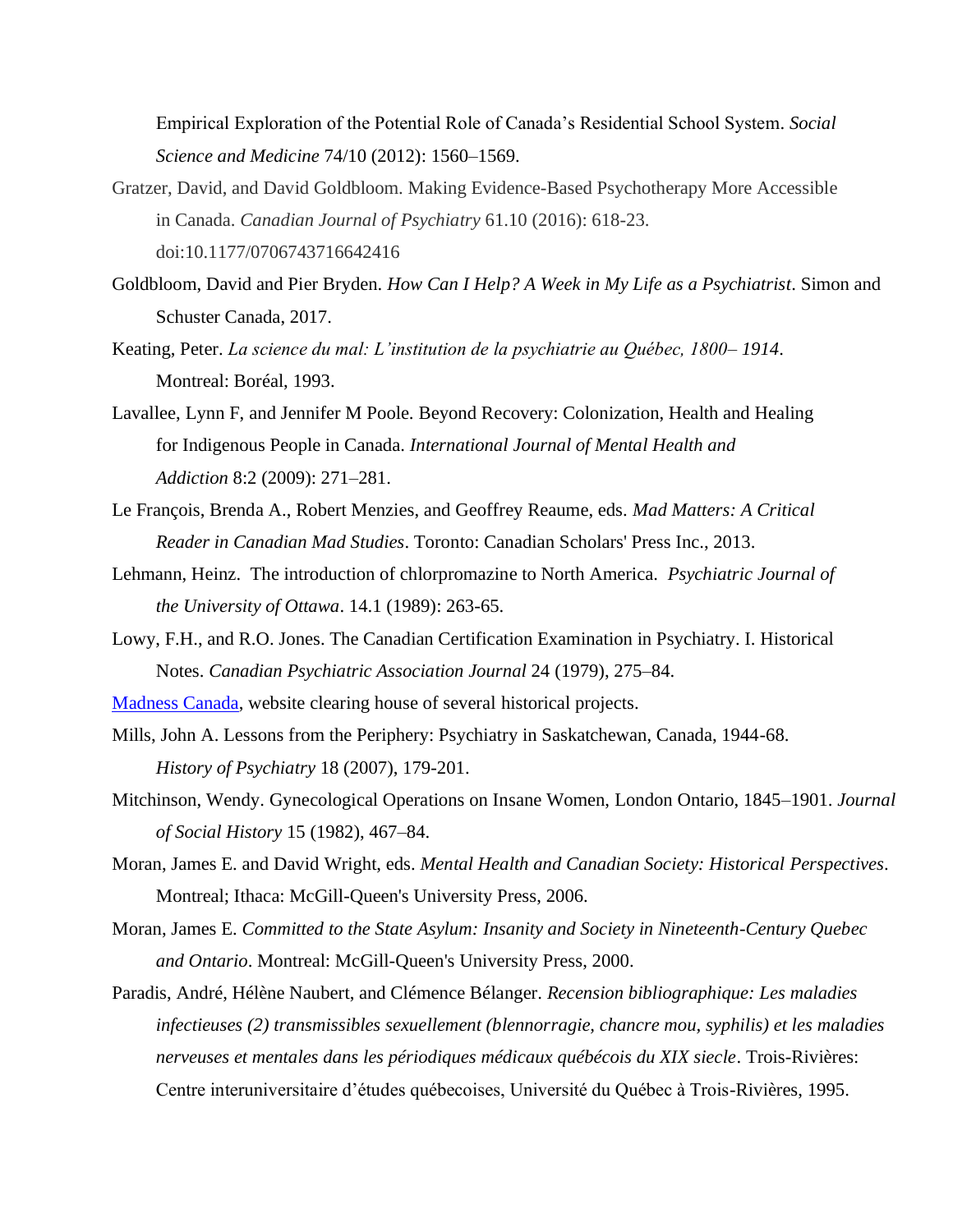- Paris, Joel. *The Fall of an Icon: Psychoanalysis and Academic Psychiatry*. Toronto: University of Toronto Press, 2005.
- Parkin, Alan. *A History of Psychoanalysis in Canada*. Toronto: Toronto Psychoanalytic Society, 1987.
- Perreault, Isabelle, and Marie-Claude Thifault, eds., *Récits inachevés. Réflexions sur la recherche qualitative en sciences humaines et sociales.* Ottawa: PUO, 2016.
- Perreault, Isabelle, and Marie-Claude Thifault. Behind asylum walls: studying the dialectic between psychiatrists and patients at Montreal's Saint-Jean-de-Dieu Hospital (1873- 1950), *Social History of Medicine* 32 (2017): 377-94.
- Reaume, Geoffrey. A History of Lobotomy in Ontario. In *Essays in Honour of Michael Bliss: Figuring the Social,* eds. E. Heaman et al., 378-99. Toronto: University of Toronto Press, 2008.
- Reaume, Geoffrey. *Remembrance of Patients Past: Patient Life at the Toronto Hospital for the Insane, 1870-1940.* Don Mills, ON: Oxford University Press Canada, 2000.
- Shortt, S.E.D. *Victorian Lunacy: Richard Maurice Bucke and the Practice of Late Nineteenth-Century Psychiatry*. Cambridge: Cambridge University Press, 1986.
- Simmons, Harvey G. *Unbalanced: Mental Health Policy in Ontario, 1930–1989*. Toronto: Wall and Thompson, 1990.
- Stip, Emmanuel. Who pioneered the use of antipsychotics in North America? *Canadian Journal of Psychiatry* 60.3 Suppl 2 (2015): S5-13.
- Thifault, Marie-Claude, and H. Dorvil, eds. *Désinstitutionnalisation psychiatrique en Acadie, en Ontario francophone et au Québec, 1930-2013,* Montréal: PUQ, 2014.
- Thifault, Marie-Claude, and V. Strimelle, eds. Institutions. Entre coercition et soins, XIXe et XXe siècles », *Canadian Bulletin of Medical History* 32.1 (2015): 9-76.
- Thifault, Marie-Claude, Perreault, Isabelle, Alexandre Klein, and J. Caron, eds. « L'archive psychiatrique », *Santé mentale au Québec*, 41.2 ((2016): 9-164.
- Tremblay, Mary A. Alexander H. Leighton's and Jane Murphy's scientific contributions in psychiatric epidemiology: A personal appreciation. *Transcultural Psychiatry* 43.1 (2006): 7-20.
- Weinstein, Harvey. *A Father, a Son and the CIA*. Toronto: Lorimer, 1988. Yanacopoulo, Andrée. *Hans Selye, ou, La cathedrale du stress*. Montreal: Le Jour, 1992.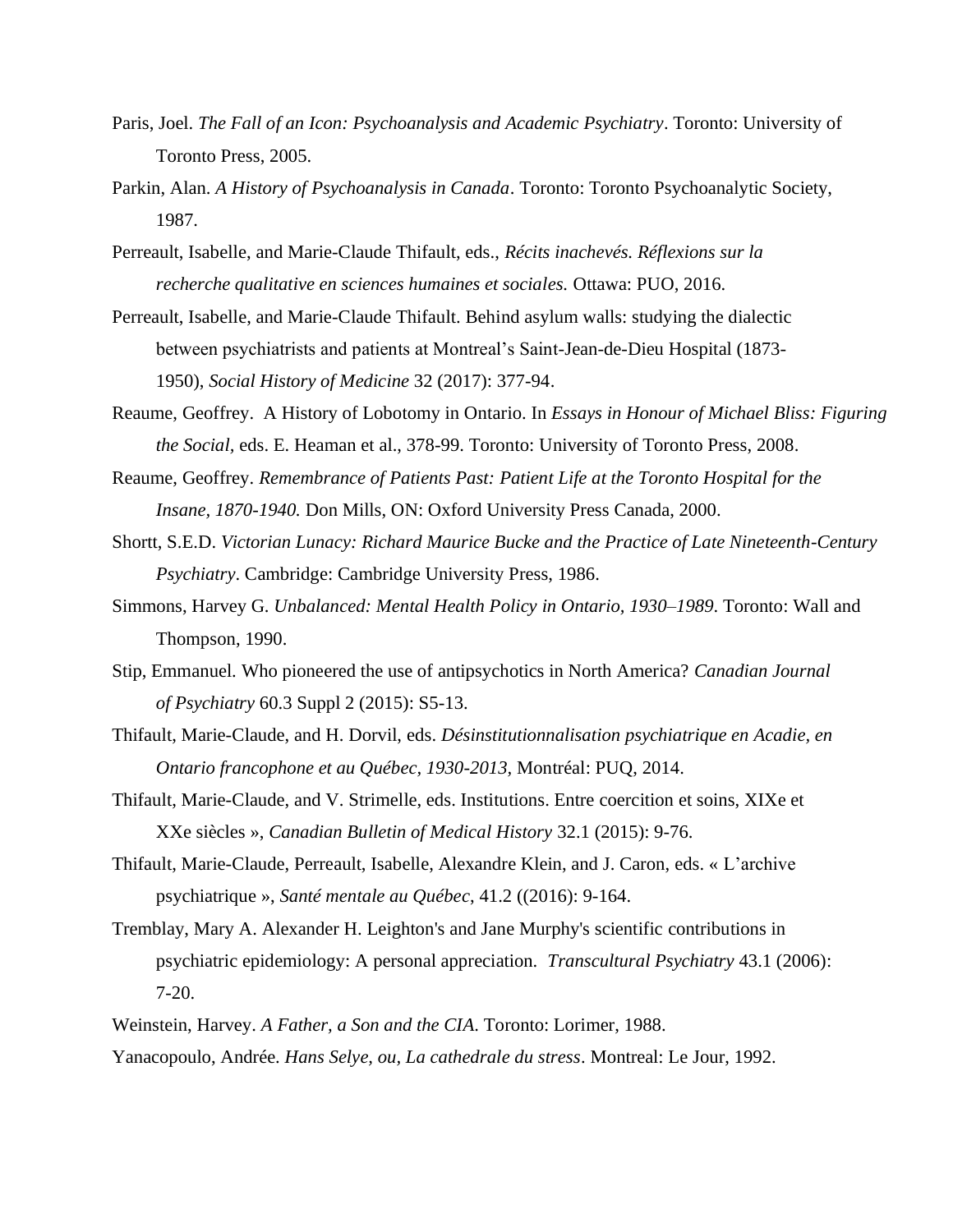#### <span id="page-15-0"></span>*On France*

- Bonduelle, Michel, Toby Gelfand, and Christopher G. Goetz. *Charcot: Constructing Neurology*. New York: Oxford University Press, 1995.
- Dorland, Michael. *Cadaverland: Inventing a Pathology of Catastrophe for Holocaust Survival: The Limits of Medical Knowledge and Memory in France*. Brandeis University Press, 2009.
- Dowbiggin, Ian R. *Inheriting Madness: Professionalization and Psychiatric Knowledge in Nineteenth-Century France*. Berkeley, Calif.: University of California Press, 1991.
- Hewitt, Jessie. *Institutionalizing Gender: Madness, the Family, and Psychiatric Power in Nineteenth-Century France*. Cornell University Press, 2020.
- Gibson, Nigel C. and Roberto Beneduce *Frantz Fanon, Psychiatry and Politics.* London: Rowman and Littlefield International and The University of Witwatersrand Press, 2017.
- Goldstein, Jan. *Console and Classify: The French Psychiatric Profession in the Nineteenth Century*. Cambridge and New York: Cambridge University Press, 1987.
- Goldstein, Jan. *The Post-Revolutionary Self: Politics and Psyche in France, 1750-1850*. Cambridge, Mass.: Harvard University Press, 2005.
- Pigeaud, Jackie. *Aux portes de la psychiatrie: Pinel, l'ancien et le moderne*. Paris: Aubier, 2001.
- Prestwich, Patricia E. *Drink and the Politics of Social Reform: Antialcoholism in France since 1870*. Palo Alto, Calif.: Society for the Promotion of Science and Scholarship, 1988.
- Prestwich, Patricia E. Female Alcoholism in Paris, 1870-1920: The Response of Psychiatrists and of Families. *History of Psychiatry* 14 (2003), 321-36.
- Weiner, Dora B. *Comprendre et soigner: Philippe Pinel, 1745-1826. La médecine de l'esprit.* Paris: Fayard, 1999.
- Wilson, Susannah. *Voices from the Asylum: four French Women Writers, 1850-1920*. Oxford: Oxford University Press, 2010.

#### <span id="page-15-1"></span>*On Germany*

- Ayako Bennette, Rebecca. *Diagnosing Dissent: Hysterics, Deserters, and Conscientious Objectors in Germany During World War One*. Ithaca: Cornell University Press, 2020
- Engstrom, Eric J. *Clinical Psychiatry in Imperial Germany: A History of Psychiatric Practice*. Ithaca: Cornell University Press, 2003.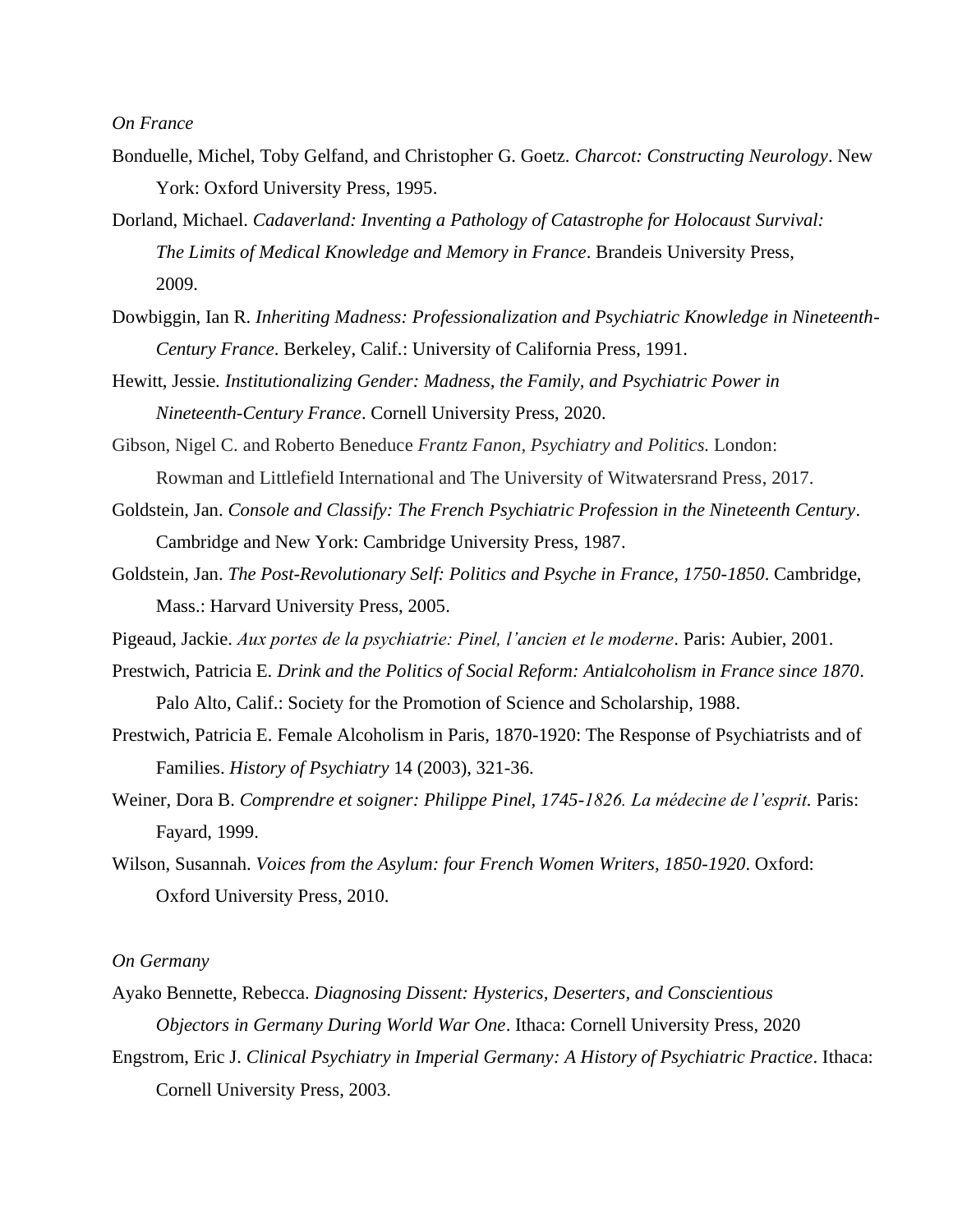- Goldberg, Ann. *Sex, Religion, and the Making of Modern Madness: The Eberbach Asylum and German Society, 1815-1849*. New York: Oxford University Press, 1999.
- Killen, Andreas. *Berlin Electropolis: Shock, Nerves, and German Modernity*. Berkeley: University of California Press, 2006.
- Lerner, Paul Frederick. *Hysterical Men: War, Psychiatry, and the Politics of Trauma in Germany, 1890- 1930*. Ithaca, N.Y.: Cornell University Press, 2003.
- <span id="page-16-0"></span>*On Other European Countries.*
- Davis, Elizabeth Anne. *Bad Souls: Madness and Responsibility in Modern Greece*. Durham, NC: Duke University Press, 2012.
- Felder, Björn M. and Paul J. Weindling, eds. *Baltic Eugenics: Bio-politics, Race and Nation in Interwar Estonia, Latvia and Lithuania 1918-1940*. Amsterdam: Rodopi, 2013.
- Foot, John *The Man Who Closed the Asylums: Franco Basaglia and the Revolution in Mental Health Care*. London; New York: Verso, 2015.
- Hofer, Hans-Georg, Cay-Rüdiger Prüll and Wolfgang U. Eckart, eds. *War, Trauma and Medicine in Germany and Central Europe (1914-1939).* Freiburg im Breisgau: Centaurus Verlag & Media, 2011.
- Pietikäinen, Petteri, and Jesper Vaczy Kragh, eds. *Social Class and Mental Illness in Northern Europe*. Abingdon, Oxon; New York. NY: Routledge, 2020.
- Romano, Gabriella. *The Pathologisation of Homosexuality in Fascist Italy*. Springer, 2019.
- Savelli, Mat, and Sarah Marks, eds. *Psychiatry in Communist Europe*. Houndmills, Basingstoke Hampshire; New York, NY: Palgrave Macmillan, 2015.
- Topp, Leslie. *Freedom and the Cage: Modern Architecture and Psychiatry in Central Europe, 1890-1914*. University Park, Pennsylvania: The Pennsylvania State University Press, 2017.
- Voren, Robert van. *Cold War in Psychiatry: Human Factors, Secret Actors*. Amsterdam: New York: Rodopi, 2010.
- Weindling, Paul. *Victims and Survivors of Nazi Human Experiments: Science and Suffering in the Holocaust*. London: Bloomsbury Academic, Bloomsbury, 2015.

### <span id="page-16-1"></span>*On Latin America*

Ablard, Jonathan. *Madness in Buenos Aires: Patients, Psychiatrists, and the Argentine State, 1880-1983*.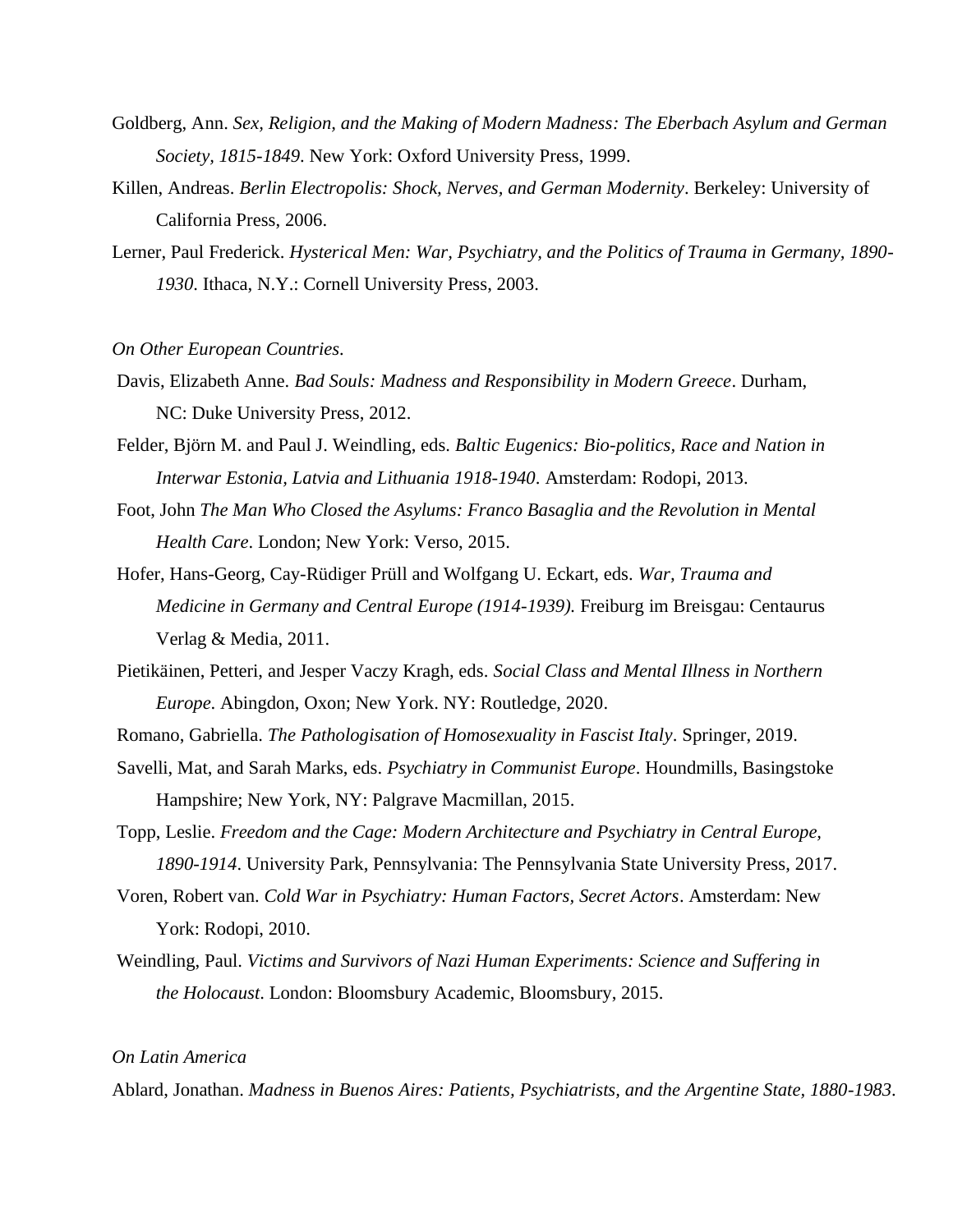Calgary; Athens, OH: University of Calgary Press; Ohio University Press, 2008.

- Lambe, Jennifer L. *Madhouse: Psychiatry and Politics in Cuban History*. Chapel Hill: The University of North Carolina Press, 2017.
- Meyer, Manuella. *Reasoning against Madness: Psychiatry and the State in Rio de Janeiro, 1830- 1944*. Rochester, NY: University of Rochester Press, 2017.
- Plotkin, Mariano Ben, ed. *Argentina on the Couch: Psychiatry, State, and Society, 1880 to the Present*. Albuquerque: University of New Mexico Press, 2003.
- Smith, L. *Insanity, Race and Colonialism: Managing Mental Disorder in the Post-Emancipation British Caribbean, 1838-1914*. London: Palgrave Macmillan UK, 2014.
- Sutherland, Patsy, Roy Moodley, and Barry Chevannes, eds. *Caribbean Healing Traditions: Implications for Health and Mental Health*. edited by New York, NY; London: Routledge, 2014.

<span id="page-17-0"></span>*On the United States*

- Beam, Alex. *Gracefully Insane: The Rise and Fall of America's Premier Mental Hospital*. New York: Public Affairs, 2001.
- Belkin, Gary S. Emergency Psychiatry: Self-Restraint, Self-Examination: A Historical Perspective on Restraints and Ethics in Psychiatry. *Psychiatric Services* 53 (2002), 663-64.
- Braslow, Joel T. *Mental Ills and Bodily Cures: Psychiatric Treatment in the First Half of the Twentieth Century*. Berkeley: University of California Press, 1997.
- Burnham, John, ed. *After Freud Left: A Century of Psychoanalysis in America*. Chicago: The University of Chicago Press, 2012.
- Clark, Claire D. *The Recovery Revolution: The Battle over Addiction Treatment in the United States*. New York: Columbia University Press, 2017.
- Diedrich, Lisa. *Indirect Action: Schizophrenia, Epilepsy, AIDS, and the Course of Health Activism*. Minneapolis: University of Minnesota Press, 2016.
- Doroshow, Deborah. *Emotionally Disturbed: A History of Caring for America's Troubled Children*. Chicago: The University of Chicago Press, 2019.
- Dowbiggin, Ian Robert. *Keeping America Sane: Psychiatry and Eugenics in the United States and Canada, 1880-1940*. Ithaca, N.Y.: Cornell University Press, 1997.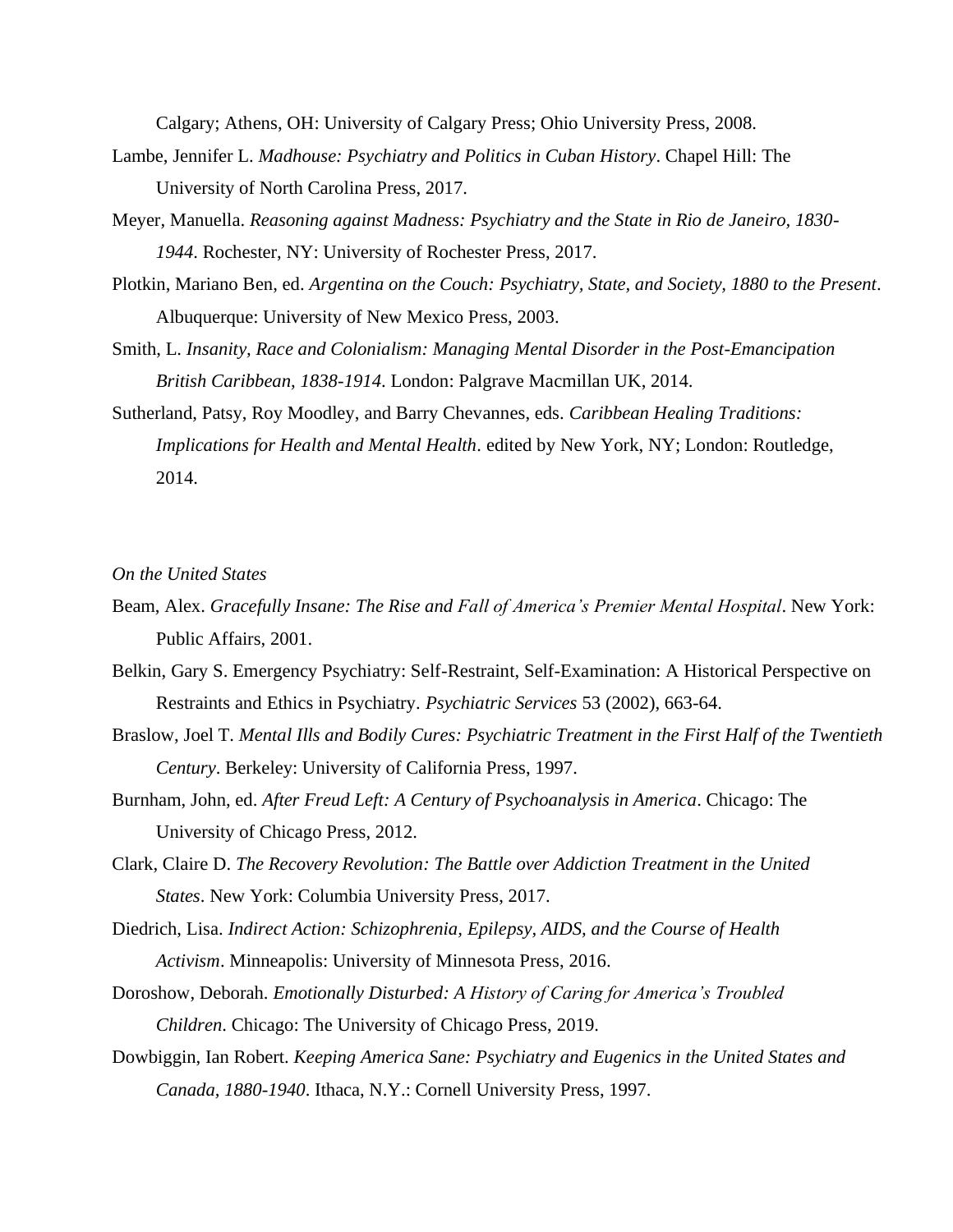- Doyle, Dennis. 'Racial differences have to be considered': Lauretta Bender, Bellevue Hospital, and the African American Psyche, 1936-52. *History of Psychiatry* 21/2 (2010): 206-223.
- Doyle, Dennis. A Load Off Whose Heart? Psychiatry and the Politics of Respectability and Race Representation in Harlem, 1943–45. *Journal of the History of Medicine and Allied Sciences* 75:1 (January 1, 2020): 54–82.
- Dwyer, Ellen. *Homes for the Mad: Life inside Two Nineteenth-Century Asylums*. New Brunswick, N.J.: Rutgers University Press, 1987.
- Dwyer, Ellen. Psychiatry and Race During World War II. *Journal of the History of Medicine and Allied Sciences* 61 (2006), 117-43.
- Eagan Chamberlin, Sheena M. Emasculated by Trauma: A Social History of Post-Traumatic Stress Disorder, Stigma, and Masculinity. *Journal of American Culture (Malden, Mass.)* 35.4 (2012): 358–365.
- Esther, R.J. Use of Physical Restraints in a Nineteenth-Century State Hospital. *History of Psychiatry* 8 (1997), 83-93.
- Gambino, Matthew. "These strangers within our gates": Race, Psychiatry, and Mental Illness Among Black Americans at St. Elizabeths in Washington DC, 1900-40. *History of Psychiatry* 19.4 (2008): 387-408.
- Garcia, Jay. *Psychology Comes to Harlem: Rethinking the Race Question in Twentieth-Century America*. Baltimore: Johns Hopkins University Press, 2012.
- Glass, Guy Fredrick. Doctor Anonymous: Creating Contexts for Homosexuality as Mental Illness. *Journal of Medical Humanities* 39. 1 (2018): 101–109.
- Grob, Gerald N. *Mental Illness and American Society, 1875-1940*. Princeton, N.J.: Princeton University Press, 1983.
- Grob, Gerald N. *The Mad among Us: A History of the Care of America's Mentally Ill.* New York: Free Press, 1994.
- Halliwell, Martin. *Therapeutic Revolutions: Medicine, Psychiatry, and American Culture, 1945- 1970*. New Brunswick, N.J.; London: Rutgers University Press, 2013.
- Halliwell, Martin. *Voices of Mental Health: Medicine, Politics, and American Culture, 1970- 2000*. New Brunswick, New Jersey: Rutgers University Press, 2017.
- Hansen, Bert. American Physicians' 'Discovery' of Homosexuals, 1880–1900: A New Diagnosis in a Changing Society. In *Framing Disease: Studies in Cultural History*, eds. C. E. Rosenberg and J.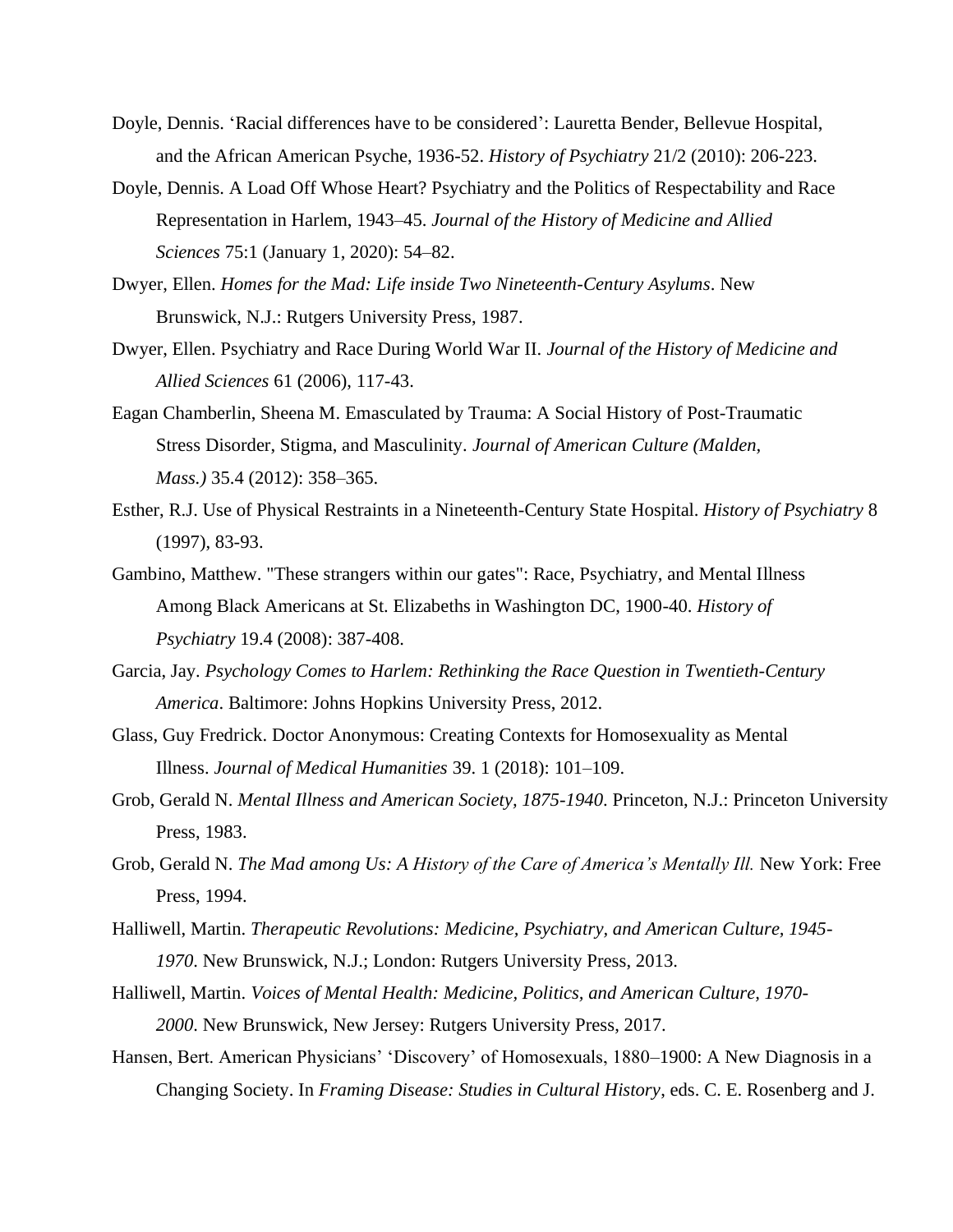Golden, 104–33. New Brunswick, N.J.: Rutgers University Press, 1992

- Herzberg, David L. *Happy Pills in America: from Miltown to Prozac*. Baltimore: Johns Hopkins University Press, 2009.
- Herzberg, David. Entitled to Addiction?: Pharmaceuticals, Race, and America's First Drug War. *Bulletin of the History of Medicine* 91:3 (2017): 586–623.
- Hirshbein, Laura D. *Smoking Privileges: Psychiatry, the Mentally Ill, and the Tobacco Industry in America*. New Brunswick, New Jersey: Rutgers University Press, 2015.
- Lamb, Susan D. *Pathologist of the Mind: Adolf Meyer and the Origins of American Psychiatry*. Baltimore: Johns Hopkins University Press, 2014.
- Lane, Christopher. *Shyness: How Normal Behavior Became a Sickness*. New Haven: Yale University Press, 2007.
- Mendes, Gabriel N. *Under the Strain of Color: Harlem's Lafargue Clinic and the Promise of an Antiracist Psychiatry*. Ithaca: Cornell University Press, 2015.
- Metzl, Jonathan M. *The Protest Psychosis: How Schizophrenia Became a Black Disease*. Boston: Beacon Press, 2010.
- Metzl, Jonathan. *Prozac on the Couch: Prescribing Gender in the Era of Wonder Drugs*. Durham: Duke University Press, 2003.
- Micale, Mark S., ed. *The Mind of Modernism: Medicine, Psychology, and the Cultural Arts in Europe and America, 1880-1940*. Stanford, Calif.: Stanford University Press, 2004.
- Miller, Dinah, and Annette Hanson. *Committed: The Battle over Involuntary Psychiatric Care*. Baltimore: Johns Hopkins University Press, 2016.
- Moran, James E. The Signal and the Noise: The Historical Epidemiology of Insanity in Ante-Bellum New Jersey. *History of Psychiatry* 14 (2003), 281-301.
- Myers, Bob Eberly. 'Drapetomania' Rebellion, Defiance and Free Black Insanity In the Antebellum United States. ProQuest Dissertations Publishing, 2014.
- Paris, Joel. *The Fall of an Icon: Psychoanalysis and Academic Psychiatry*. Toronto: University of Toronto Press, 2005.
- Pressman, Jack D. *Last Resort: Psychosurgery and the Limits of Medicine*. Cambridge and New York: Cambridge University Press, 1998
- Pumphrey, Shelby. Finding Asylum: Race, Gender and Confinement in Virginia, 1885–1930". ProQuest Dissertations Publishing, 2020.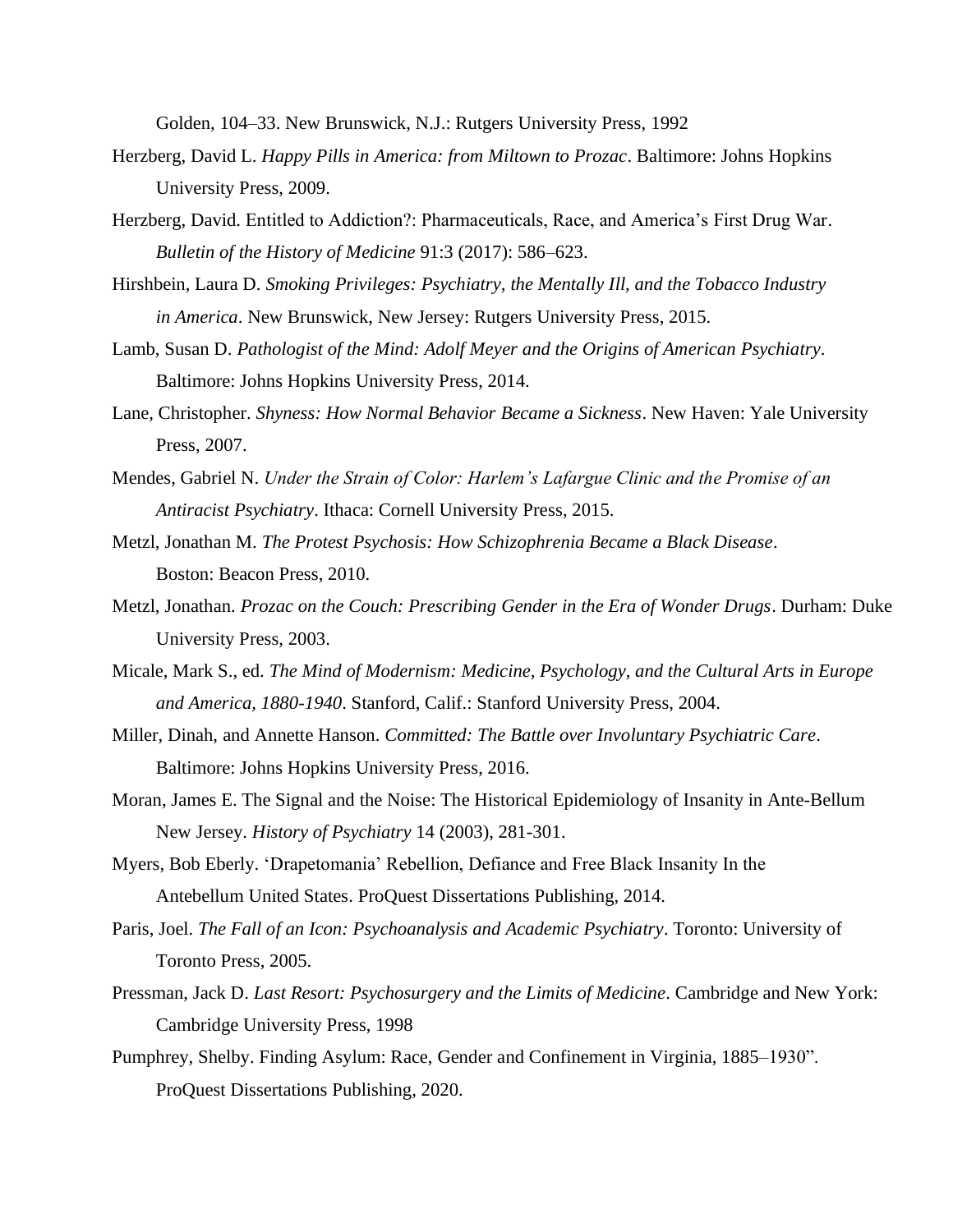- Rose, Anne C. Racial Experiments in Psychiatry's Provinces: Richard S. Lyman and his Colleagues in China and the American South. *History of Psychiatry* 23.4 (2012): 419-436.
- Scull, Andrew T. *Madhouse: A Tragic Tale of Megalomania and Modern Medicine*. New Haven: Yale University Press, 2005 [on Henry Cotton].
- Summers, Martin. *Madness in the City of Magnificent Intentions: A History of Race and Mental Illness in the Nation's Capital*. New York: Oxford University Press, 2019.
- Tomes, Nancy. *A Generous Confidence: Thomas Story Kirkbride and the Art of Asylum Keeping, 1840–1883*. Cambridge: Cambridge University Press, 1984.
- Tone, Andrea. *The Age of Anxiety: A History of America's Turbulent Affair with Tranquilizers*. New York: Basic Books, 2008.
- Wake, Naoko. *Private Practices: Harry Stack Sullivan, the Science of Homosexuality, and American Liberalism*. New Brunswick; London: Rutgers University Press, 2011.

<span id="page-20-0"></span>*War and Military Psychiatry*

Barham, Peter. *Forgotten Lunatics of the Great War*. New Haven: Yale University Press, 2004.

- Chielens, Piet, and Patrick Allegaert. *War and Trauma: Soldiers & Ambulances 1914-1918; Soldiers & Psychiatrists 1914-2014*. Veurne: Hannibal, 2013.
- Gabriel, Richard A. *Between Flesh and Steel: A History of Military Medicine from the Middle Ages to the War in Afghanistan*. Washington, D.C.: Potomac Books, 2013.
- Kuijpers, Erika and Kornee van der Haven. *Battlefield Emotions 1500-1800: Practices, Experience, Imagination*. London: Palgrave Macmillan, 2016.
- Wake, N. The Military, Psychiatry, And 'Unfit' Soldiers, 1939-1942. *Journal of the History of Medicine and Allied Sciences* 62 (2007), 461-94.

<span id="page-20-1"></span>*Anti-Psychiatry.*

- Burstow, Bonnie. *The Revolt Against Psychiatry: A Counterhegemonic Dialogue*. Palgrave 2019.
- Gøtzsche, Peter C. *Deadly Psychiatry and Organised Denial*. København: People'sPress, 2015.
- James, Anthony. *Amputated Souls: The Psychiatric Assault on Liberty, 1935-2011*. Exeter: Academic, 2013.